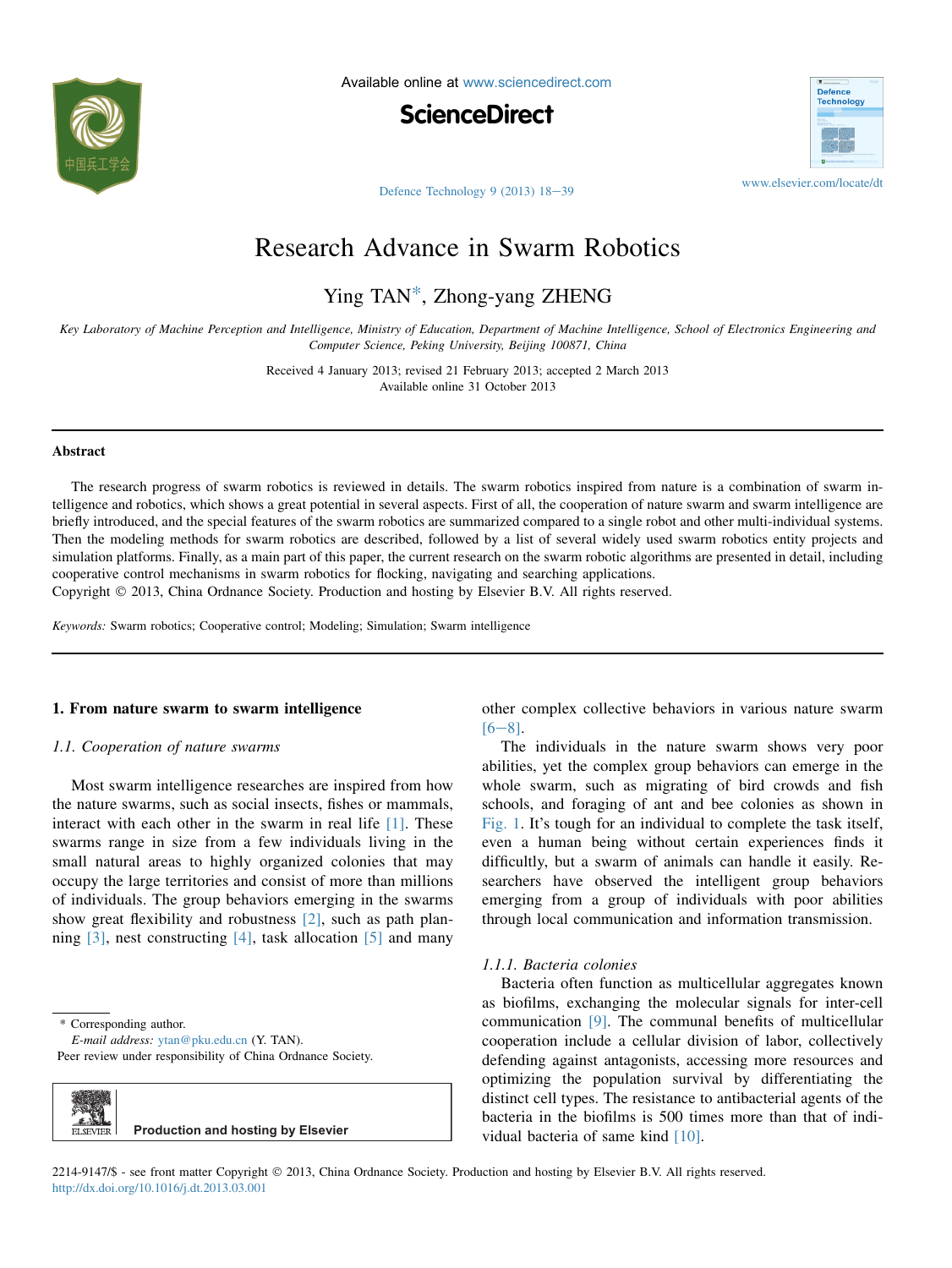<span id="page-1-0"></span>

Fig. 1. Biological swarms in the nature.

# 1.1.2. Fish schools

Fish schools swim in the disciplined phalanxes and are able to stream up and down at impressive speeds and make a startling change in the shape of the school without collision as if their motions were choreographed. The fishes pay close attention to their neighbors when schooling with the help of eyes on the sides of heads and "schooling marks" on their shoulders [\[11\]](#page-17-0). The fishes can benefit from fish schools in foraging [\[12\]](#page-17-0) and predator avoidance [\[13\].](#page-17-0)

# 1.1.3. Ant and Bee colonies

Ants communicate with each other using pheromone, sound, and touch [\[14\].](#page-17-0) An ant with a successful attempt leaves a trail marking the shortest route on its return. Successful trails are followed by more ants, reinforcing the better routes and gradually identifying the best path [\[15\].](#page-17-0) Experiments in Ref. [\[16\]](#page-17-0) suggest that the arts can choose the roles based on previous performance. The ants with higher successful rate intensify their foraging attempts while the others venture on fewer times or even change to other roles.

## 1.1.4. Locusts

Buhl et al. [\[17\]](#page-17-0) confirmed the prediction from theoretical physics that, as the density of animals in the group increases, the group rapidly transits from disordered movement of individuals to highly aligned collective movement. They also demonstrated a dynamic instability in motion of that the groups can switch a direction without external perturbation, potentially facilitating the rapid transfer of directional information.

# 1.1.5. Bird crowds

A long time ago, the human being has made use of birds' ability to precisely location home from more than 5000 km away. The birds gather into special formations during migration and locate the destinations with the aid of a variety of senses including sun compass, time calculation, magnetic fields, visual landmarks as well as olfactory cues [\[18\]](#page-17-0).

# 1.1.6. Primates

The cooperation of primates can be complex, they can make the tools and use them to acquire food or interact socially, deception [\[19\]](#page-17-0), recognize their kin and conspecifics [\[20\]](#page-17-0) and learn to use the symbols and understand the aspects of human language. The primates also use vocalization, gestures, and facial expression to convey their psychological state.

# 1.1.7. Human beings

Dyer et al. [\[21\]](#page-17-0) has shown leadership and consensus decision making can occur without verbal communication or obvious signaling in a group of humans. They found that a small informed minority could guide a group of naive individuals to a target with improved time and accuracy efficiency. Even when conflicting directional information was given to different members, a consensus decision can be made efficiently.

From the introduction above, it can be easily seen that, as the cooperation of the swarm increases, the group behaviors become more complex while the population size goes down and each individual plays a more important role in the behavior.

It's difficult to imagine how such sophisticated abilities can emerge from the swarm consisting of such simple individuals with limited cognitive and communicating abilities.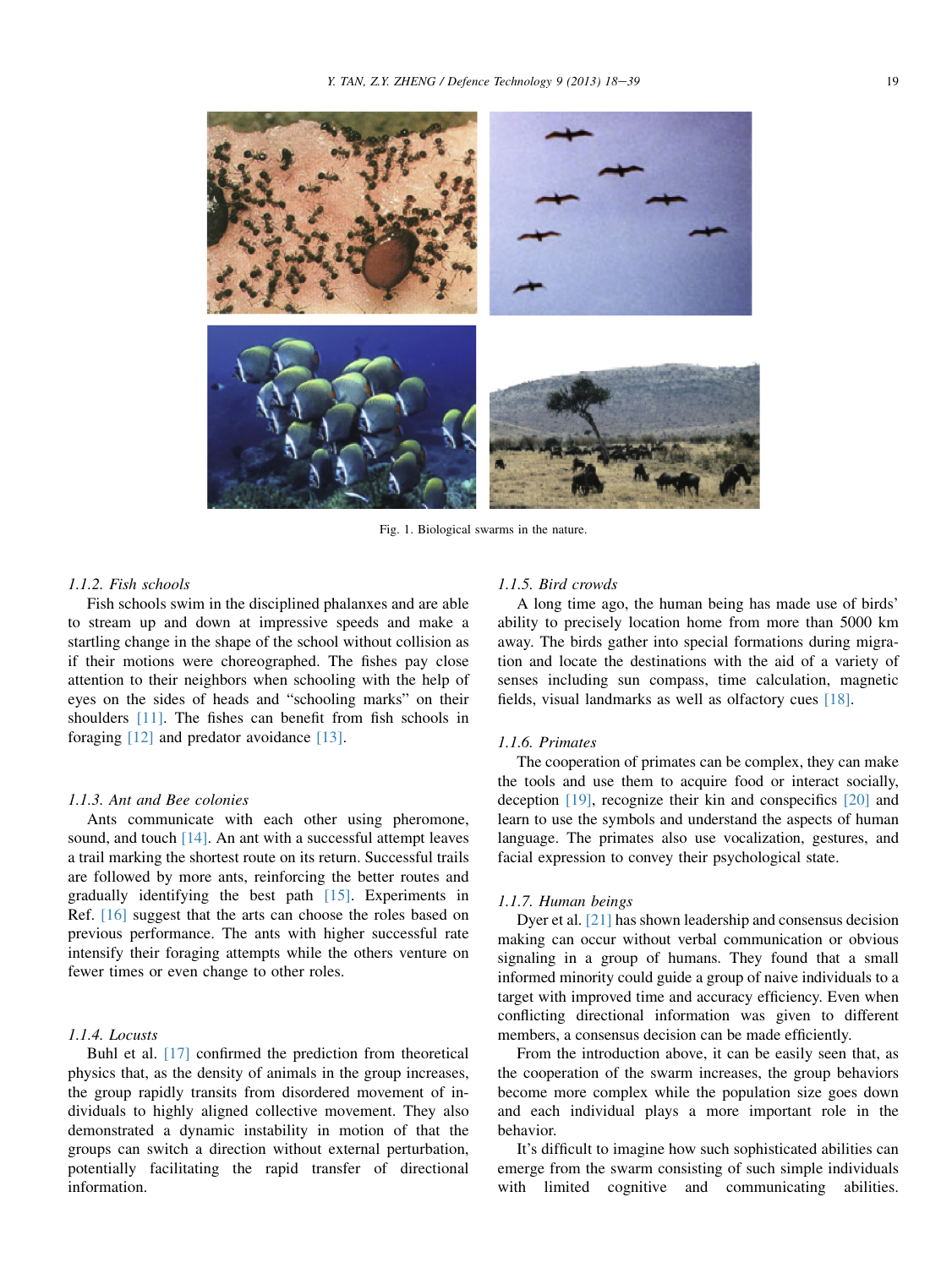Nevertheless, in the most cases, a whole swarm of individuals do have the ability to solve many complex problems easily while a single individual of the same species cannot. Of course, in such organism without organizer, there still exist some mechanisms yet undiscovered which promise to divide the whole task into the small pieces for individuals to handle the outputs of agents and aggregates them into the collective behaviors [\[2\].](#page-17-0) The purpose of our research on swarm intelligence and swarm robotics is to explore such mechanisms for real-life applications [\[22\]](#page-18-0).

# 1.2. Swarm intelligence

As an emerging research area, the swarm intelligence has attracted many researchers' attention since the concept was proposed in 1980s. It has now become an interdisciplinary frontier and focus of many disciplines including artificial intelligence, economics, sociology, biology, etc. It has been observed a long time ago that some species survive in the cruel nature taking the advantage of the power of swarms, rather than the wisdom of individuals. The individuals in such swarm are not highly intelligent, yet they complete the complex tasks through cooperation and division of labor and show high intelligence as a whole swarm which is highly self-organized and self-adaptive.

Swarm intelligence is a soft bionic of the nature swarms, i.e. it simulates the social structures and interactions of the swarm rather than the structure of an individual in traditional artificial intelligence. The individuals can be regarded as agents with simple and single abilities. Some of them have the ability to evolve themselves when dealing with certain problems to make better compatibility [\[23\].](#page-18-0) A swarm intelligence system usually consists of a group of simple individuals autonomously controlled by a plain set of rules and local interactions. These individuals are not necessarily unwise, but are relatively simple compared to the global intelligence achieved through the system. Some intelligent behaviors never observed in a single individual will soon emerge when several individuals begin cooperate or compete. The swarm can complete the tasks that a complex individual can do while having high robustness and flexibility and low cost. Swarm intelligence takes the full advantage of the swarm without the need of centralized control and global model, and provides a great solution for large-scale sophisticated problems.

# 2. Definition and features

## 2.1. Definition of swarm robotics

Swarm robotics is a new approach to the coordination of multi-robot systems which consist of large numbers of mostly simple physical robots. It is supposed that a desired collective behavior emerges from the interaction between the robots and the interaction of robots with the environment. This approach emerged in the field of artificial swarm intelligence as well as the biological study of insects, ants and other fields in the nature, where a swarm behavior occurs.

The research on the swarm robotics is to study the design of large amount of relatively simple robots, their physical body and their controlling behaviors. The individuals in the swarm are normally simple, small and low cost so as to take the advantage of a large population. A key component of the system is the communication between the agents in the group which is normally local, and guarantees the system to be scalable and robust.

A plain set of rules at individual level can produce a large set of complex behaviors at the swarm level. The rules of controlling the individuals are abstracted from the cooperative behavior in the nature swarm. The swarm is distributed and de-centralized, and the system shows high efficiency, parallelism, scalability and robustness.

The potential applications of swarm robotics include the tasks that demand the miniaturization, like distributed sensing tasks in micro machinery or the human body. On the other hand, the swarm robotics can be suited to the tasks that demand the cheap designs, such as mining task or agricultural foraging task. The swarm robotics can be also involved in the tasks that require large space and time cost, and are dangerous to the human being or the robots themselves, such as postdisaster relief, target searching, military applications, etc.

# 2.2. Characteristics of nature swarms

Since the swarm robotics is mostly inspired from the nature swarms, it's a good reference for analyzing the characteristics of nature swarms. The research of swarm robotics started a century ago.

The first hypothesis is quite personified [\[24\]](#page-18-0) and assumes that each individual has a unique ID for cooperation and communication. The information exchange in the swarm is regarded as a centralized network. The queens in ant and bee colonies are supposed to be responsible for transmitting and assigning the information to each agent [\[25\]](#page-18-0). However, Jha, et al. [\[26\]](#page-18-0) proved that the network in the swarm is decentralized. Thanks to the research in recent half century, the biologists can now assert that there are no unique IDs or other globally storage information in the network. No single agent can access to all the information in the network and a pacemaker is therefore inexistent.

The biologists now believe that the social swarms are organized as a decentralized system distributed in the whole environment which can be described through a probabilistic model [\[27\]](#page-18-0). The agents in the swarm follow their own rules according to local information. The group behaviors emerge from these local rules which affect information exchange and topology structure in the swarm. The rules are also the key component to keep the whole structure to be flexible and robust even when the sophisticated behaviors are emerged.

#### 2.3. Advantages of swarm robotics

The advantages and characteristics of the swarm robotics system are presented by comparing a single robot and other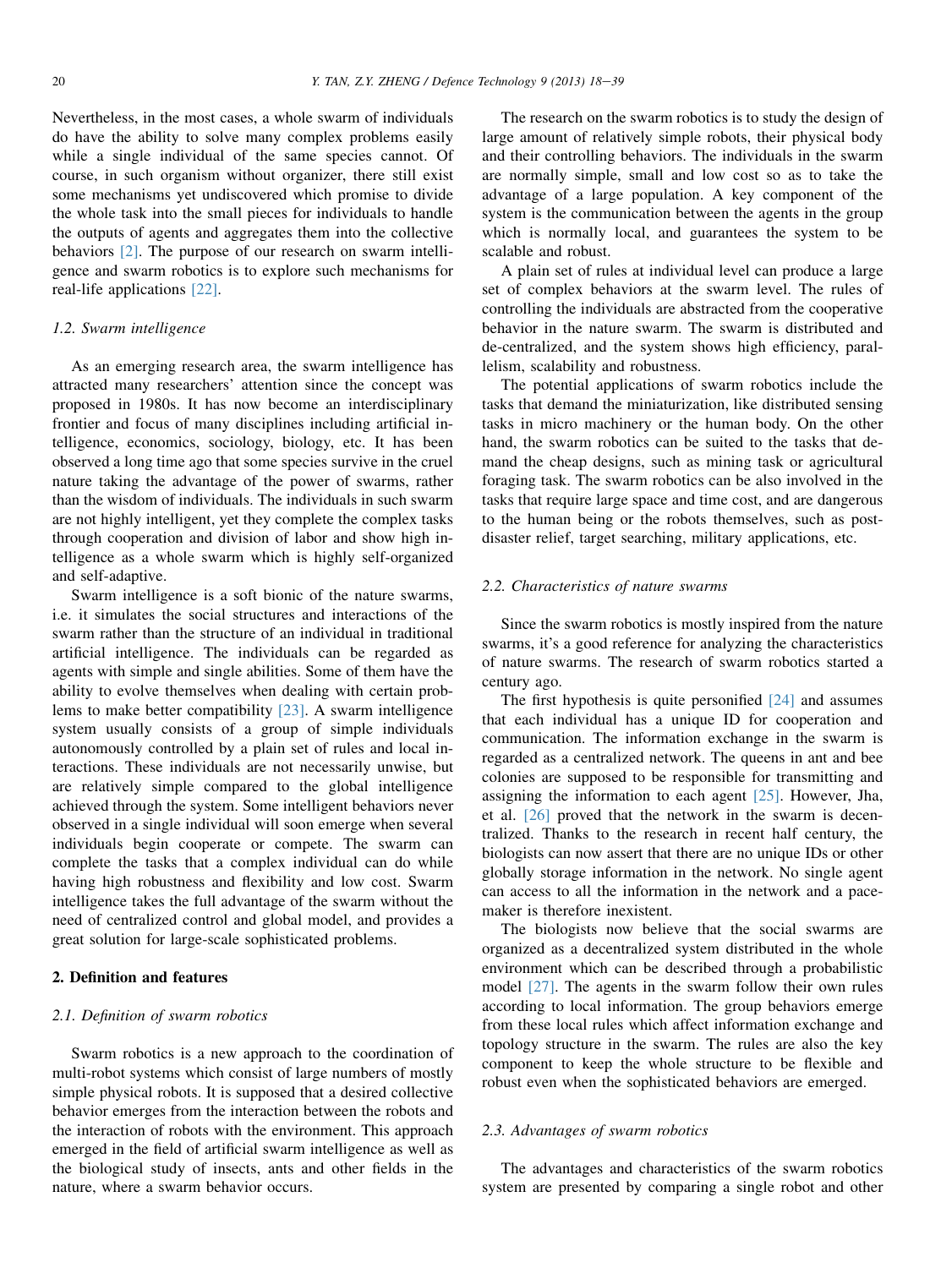<span id="page-3-0"></span>similar systems with multiple individuals. These characteristics are quite similar to that of nature swarm.

## 2.3.1. Comparing with a single robot

To complete a sophisticated task, a single robot must be designed with complicated structure and control modules resulting in high cost of design, construction and maintenance. Single robot is vulnerable especially when a small broken part of the robot may affect the whole system and it's difficult to predict what will happen. The swarm robotics can achieve the same ability through inter-group cooperation and takes the advantage of reusability of the simple agents and the low cost of construction and maintenance. The swarm robotics also takes the advantage of high parallelism and is especially suitable for large scale tasks.

A single robot is inspired from human behaviors by comparing the corresponding nature species of these researching areas, while the swarm robotics is inspired from the social animals. Due to the restriction of current technology, it's hard to simulate the human interactions using machines or computers while the mechanisms in animal groups are easier to apply. This gives the swarm robotics a bright future in dealing with complex and large scale problems. The advantages of swarm robotics are described below.

2.3.1.1. Parallel. The population size of swarm robotics is usually quite large, and it can deal with multiple targets in one task. This indicates that the swarm can perform the tasks involving multiple targets distributed in a vast range in the environment, and the search of the swarm would save time significantly.

2.3.1.2. Scalable. The interaction in the swarm is local, allowing the individuals to join or quit the task at any time without interrupting the whole swarm. The swarm can adapt to the change in population through implicit task re-allocating schemes without the need of any external operation. This also indicates that the system is adaptable for different sizes of population without any modification of the software or hardware which is very useful for real-life application.

2.3.1.3. Stable. Similar to scalability, the swarm robotics systems are not affected greatly even when part of the swarm quits due to the majeure factors. The swarm can still work towards the objective of the task although their performances may degrade inevitably with fewer robots. This feature is especially useful for the tasks in a dangerous environment.

2.3.1.4. Economical. As mentioned above, the cost of swarm robotics is significantly low in designing, manufacturing and daily maintaining. The whole system is cheaper than a complex single robot even, if hundreds or thousands of robots exist in a swarm. Since the individuals in the swarm can be massively produced while a single robot requires precision machining.

2.3.1.5. Energy efficient. Since the individuals in the swarm are much smaller and simpler than a giant robot, the energy cost is far beyond the cost of a single robot compared with the battery size. This means that the life time of the swarm is enlarged. In an environment without fueling facilities or where wired electricity is forbidden, the swarm robotics can be much useful than traditional single robot.

In conclusion, the swarm robotics can be applied to sophisticated problems involving large amount of time, space or targets, and a certain danger may exist in the environment. The typical applications are as follows: UAV controlling, post-disaster relief, mining, geological survey, military applications and cooperative transportation. The swarm robotics can complete these tasks through cooperative behavior emerged from the individuals while a single robot can barely adapt to such situation. This is the reason why the swarm robotics has become an important research field in last decade.

# 2.3.2. Different from other multi-agent systems

There exist several research areas inspired from the nature swarm, which are often confused with swarm robotics, such as multi-agent system and sensor network. These research areas also utilize the cooperative behavior emerged from the multiple agents in the group for specialized tasks. However, there are several differences between these systems, which can distinguish these systems fundamentally, as shown in Table 1.

From Table 1, it can be easily deduced that the main differences among swarm robotics and other systems are population, control, homogeneity and functional extension. Multiagent and sensor network systems mainly focus on the

Table 1 Comparison of swarm robotics and other systems.

|                      | Swarm robotics               | Multi-robot system    | Sensor network           | Multi-agent system                     |
|----------------------|------------------------------|-----------------------|--------------------------|----------------------------------------|
| Population Size      | Variation in great range     | Small                 | Fixed                    | In a small range                       |
| Control              | Decentralized and autonomous | Centralized or remote | Centralized or remote    | Centralized or hierarchical or network |
| Homogeneity          | Homogeneous                  | Usually heterogeneous | Homogeneous              | Homogeneous or heterogeneous           |
| Flexibility          | High                         | Low                   | Low                      | Medium                                 |
| Scalability          | High                         | Low                   | Medium                   | Medium                                 |
| Environment          | Unknown                      | Known or unknown      | Known                    | Known                                  |
| Motion               | Yes.                         | Yes                   | N <sub>0</sub>           | Rare                                   |
| Typical applications | Post-disaster relief         | Transportation        | Surveillance             | Net resources management               |
|                      | Military application         | Sensing               | Medical care             | Distributed control                    |
|                      | Dangerous application        | Robot football        | Environmental protection |                                        |
|                      |                              |                       |                          |                                        |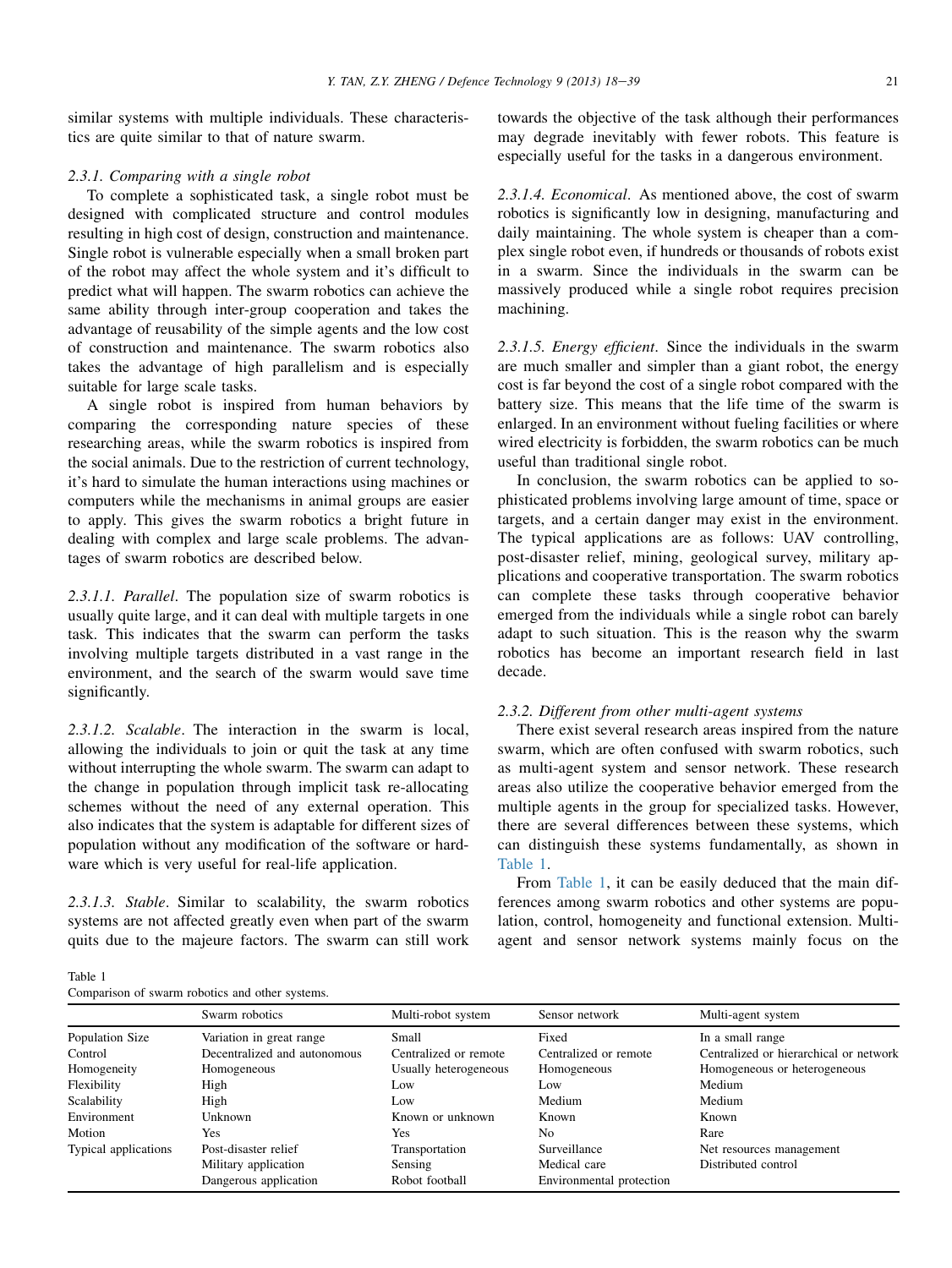behaviors of multiple static agents in the known environments while the robots in the multi-robot systems are quite small, usually heterogeneous and are externally controlled.

Since homogeneity and scalability are considered at the beginning of the system design, the swarm robotics shows great flexibility and adaptability compared with other systems. The multi-robot systems usually involve the heterogeneous robots, and may achieve better performance on specialized tasks at the cost of flexibility, reusability and scalability. Besides scalability which is introduced in previous section, the characteristics of swarm robotics among other three cooperative systems are listed in [Table 1.](#page-3-0)

2.3.2.1. Autonomous. The individuals in swarm robotics systems must be autonomous, i.e. capable of interacting and motioning in the environment. With these key functions, the cooperative mechanisms inspired from the nature swarms can be introduced into the swarm robotics. Although the systems, like sensor networks, are far different from the swarm robotics from such point of view, but the research on the area can indeed throw some lights on swarm robotics research.

2.3.2.2. Decentralization. With a good set of cooperative rules, the individuals can complete the task without centralized controls which promises the scalability and flexibility of the swarm. At the same time, the swarm can benefit more in the environments when communication is interrupted or lagged and improves the reaction speed and precision of the swarm.

2.3.2.3. Local sensing and communications. Due to the restriction of hardware and cost, the robots in the swarm usually have a limited range of sensing and communicating and thus the whole swarm is distributed in the environment. Actually, the use of global communications will lead to a significant decline in scalability and flexibility, as the communication cost is explode exponentially as the population grows. Nevertheless, certain controlling global communications are acceptable, for instance, updating the controlling strategies or sending the terminal signals, so long as it's not used in the interaction between individuals.

2.3.2.4. Homogenous. In a swarm robotics system, the robots should be divided into the roles as few as possible and the number of robots acting as each role should be as large as possible. The role here indicates the physical structure of the robot or other states that cannot be changed into one another dynamically during the task. A state in a finite state machine does not count in our definition. This definition indicates a swarm, no matter how large it is, is not considered as swarm robotics if the roles of robots are divided meticulously. For instance, the robots football usually is not considered as swarm robotics, since each individual in the team is assigned a special role during the game.

2.3.2.5. Flexibility. A swarm with high flexibility can deal with different tasks with the same hardware and minor changes in the software, as the nature swarms can finish various tasks in the same swarm. The individuals in the swarm show different abilities and cooperation strategy when they deal with different tasks. The swarm robotics should provide such flexibility, especially in similar tasks, such as foraging, flocking or searching. The swarm can switch to different strategies according to the environment. The robots can adapt to the environment through machine learning from the past moves and can change to a better strategy.

# 2.4. Application scopes of swarm robotics

The study of robotics application in target search has grown substantially in the recent years. It is more preferable for the dangerous or inaccessible working area. The problems involved in swarm robotics research can be classified into two classes. One class of the problems is mainly based on the patterns, such as aggregation, cartography, migration, selforganizing grids, deployment of distributed agents and area coverage. Another class of problems focuses on the entities in the environment, e.g. searching for the targets [\[28\]](#page-18-0), detecting the odor sources [\[29\]](#page-18-0), locating the ore veins in wild field [\[30\]](#page-18-0), foraging, rescuing the victims in disaster areas [\[31\]](#page-18-0) and etc. Besides these problems, the swarm robotics can also be involved into more sophisticated problems, mostly hybrid of these two classes, including cooperative transportation, demining [\[32\]](#page-18-0), exploring a planet [\[33\]](#page-18-0) and navigating in large area.

Several potential application scopes [\[34\]](#page-18-0) of swarm robotics which are very suitable are described below.

# 2.4.1. Tasks cover large area

Swarm robotics system is distributed and specialized for the tasks requiring a large area of space, e.g. large coverage. The robots in the swarm are distributed in the environment and can detect the dynamic change of the entire area, such as chemical leaks or pollution. The swarm robotics can complete such tasks in a better way than sensor network since each robot can patrol in an area rather than stay still. This means that the swarm can monitor the area with fewer agents. Besides monitoring, the robots in the swarm can locate the source, move towards the area and take quick actions. In an urgent case, the robots can aggregate into a patch to block the source as a temporary solution.

#### 2.4.2. Tasks dangerous to robot

Thanks to the scalability and stability, the swarm provides redundancy for dealing with dangerous tasks. The swarm can suffer loss of robots to a great extent before the job has to be terminated. The robots are very cheap and are preferred for the areas which probably damage the workers. In some tasks, the robots may be irretrievable after the task, and the use of complex and expensive robots are thus economically unacceptable while the swarm robotics with cheap individuals can provide the reasonable solutions. For example, Murphy et al. [\[35\]](#page-18-0) summarized the usage of robotics in mine rescue and recovery. They pointed out that although several applications already in use, the robots are beyond the requirement to show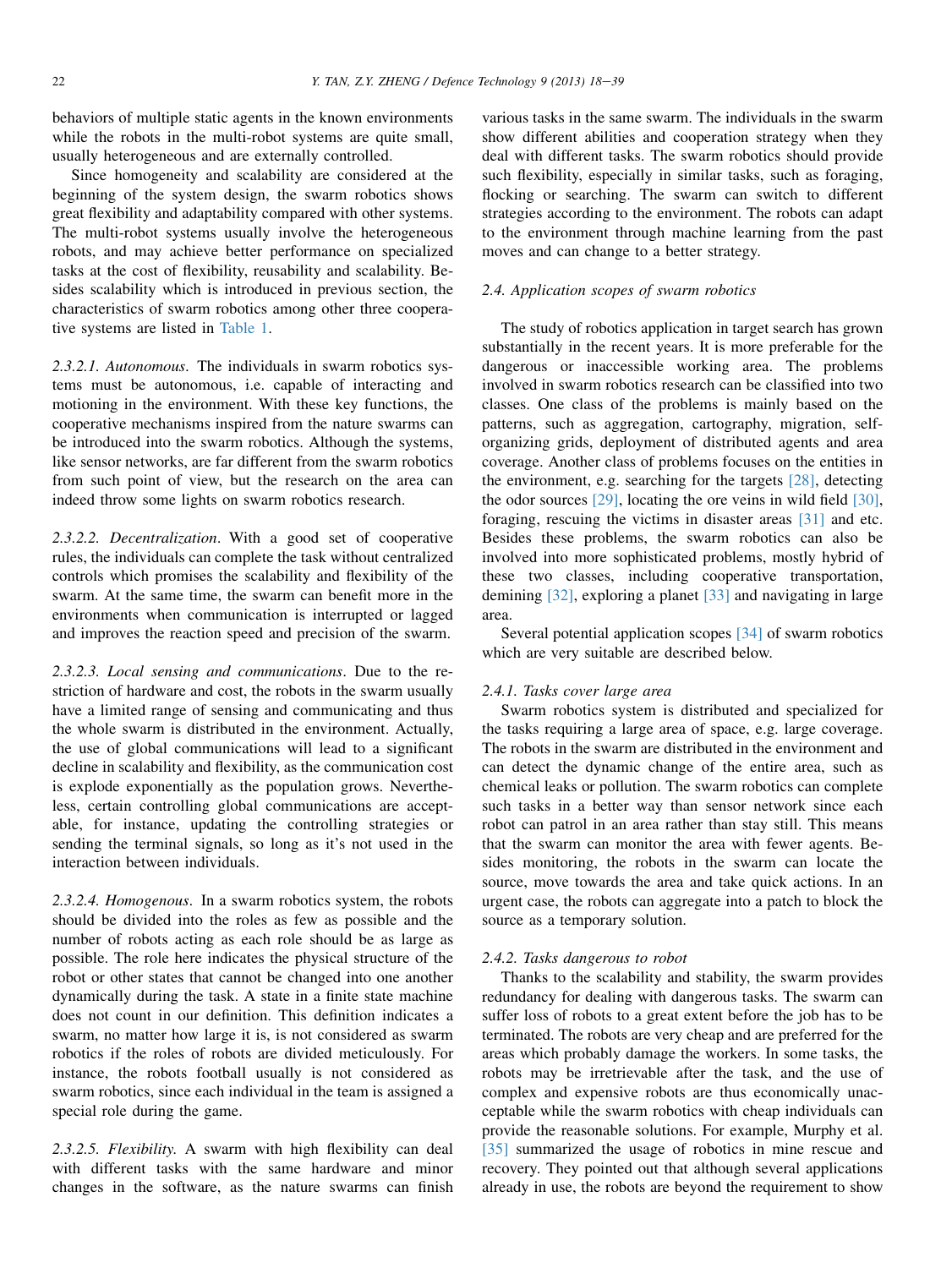a desired performance in the tough environment under the ground. They proposed 33 requirements for the robots so as to achieve an acceptable behavior.

#### 2.4.3. Tasks require scaling population

Workload of some tasks may change over time, and the swarm size should be scaled based upon the current workload for high efficiency in both time and economics. For example, in the task of clearing oil leakage after tank accidents, the swarm should maintain a high population when the oil leaks fast at the beginning of the task and gradually reduce the robots when the leak source is plugged and the leaking area is almost cleared. The swarm also scales among different regions if the progress of these regions becomes unbalanced.

Stormont [\[28\]](#page-18-0) described the potential for using the swarms of autonomous robots to react a disaster site in the first 24 h. He summarized the swarm that can search for the victims with the highest probability of finding survivors, and made some suggestions for future research in this area.

#### 2.4.4. Tasks require redundancy

Robustness in the swarm robotics systems mainly benefits from the redundancy of the swarm, i.e. removing some robots does not have a significant impact on the performance. Some tasks focus on the result rather than the process, i.e. the system should make sure that the task will be completed successfully, mostly in the way of increasing redundancy.

#### 2.4.5. Swarm robotics system in real life

In the recent years, the researchers have already utilized the swarm robotics in several real-life applications including most of the tasks mentioned above.

William et al. proposed a framework, called Physicomimetics, for the distributed control of swarms [\[36\]](#page-18-0). They focused on the robotic behaviors that are similar to those shown by solids, liquids, and gases. The different formations are adopted for the different tasks, including distributed sensing, obstacle avoidance, surveillance and sweeping.

Correll [\[37\]](#page-18-0) proposed a swarm-intelligent inspection system to inspect of blades in a jet turbine. The system is based on a swarm of autonomous, miniature robots, using only onboard, local sensors.

MIT's Senseable City Lab developed a fleet of low-cost oil absorbing robots called Seaswarm [\[38\]](#page-18-0) for ocean-skimming and oil removal. A nanomaterial robot can absorb oil up to 20 times of its weight. The system provides an autonomous and low cost solution for ocean environment protection.

Roombots [\[39\]](#page-18-0) is a novel self-reconfiguring modular robotic system. The autonomous modular robots can alter its shape to adapt to a given task and working environment, such as self-assembly and reconfiguration of static objects like furniture in the day-to-day environment.

Formica [\[40\]](#page-18-0) is a scalable, biologically-inspired swarm robotics platform. Its novel mechanical design permits production on standard circuit board assembly lines. The system takes the advantage of small cheap, long-life robots, supports the peripherals, and can be scaled to a population with several

hundred individuals. Scientists believe such swarms are suitable solutions for the tasks like Mars reconnaissance, earthquake recovery, etc.

Swarm robotics can be useful for military application as well. Pettinaro et al. [\[41\]](#page-18-0) proposed a self-reconfigurable robot system for foraging, searching and rescuing, which has the ability to cope with occasional failure. Military experts believe that the bionic aero vehicles inspired from swarm intelligence technology will become applicable in a few years. It can be foreseen that machine bees or cockroaches with reconnaissance equipment and bombs will possibly show up in future war.

# 3. Modeling swarm robotics

## 3.1. General model of swarm robotics

Swarm robotics model is a key component of cooperative algorithm that controls the behaviors and interactions of all individuals. In the model, the robots in the swarm should have some basic functions, such as sensing, communicating, motioning, etc.

The model is divided into three modules based on the functions which the module utilizes to accomplish certain behaviors: information exchange, basic and advanced behavior. The information exchange among three modules plays the most important role in the model. The Robots in the swarm exchange the information with each other and propagate the information to the whole swarm through autonomous behaviors resulting in the swarm-level cooperation.

General model of swarm robotics is shown in [Fig. 2.](#page-6-0) The robots communicate with each other. In some cases, the global positioning or central commands are introduced, but the swarm should still be able to complete the task if global communication is blocked.

#### 3.1.1. Information exchange module

Information exchange is inevitable when the robots cooperate with one another, and is the core part for controlling swarm behaviors. The main functions of individuals involved in this module are limited sensing and local communication. Information exchange of a robot falls into two categories: interaction with robot or environment. The strategies can be either same or different for the swarm due to different applications.

In the nature swarms, the individuals can have the direct interaction, such as tentacle, gesture or voice. However, the indirect interactions are far more subtle. The individuals sense the information in the environment, react and leave the messages back to the environment. Environment act as the sticky notes, and the pheromones are the most common pencils in wild [\[42\].](#page-18-0) Such mechanism with positive feedback can optimize the robot-level behaviors, and the swarm-level behaviors can finally emerge [\[43\]](#page-18-0).

There are three ways of information sharing in the swarm [\[44\]](#page-18-0): direct communication, communication through environment and sensing. More than one type of interaction can be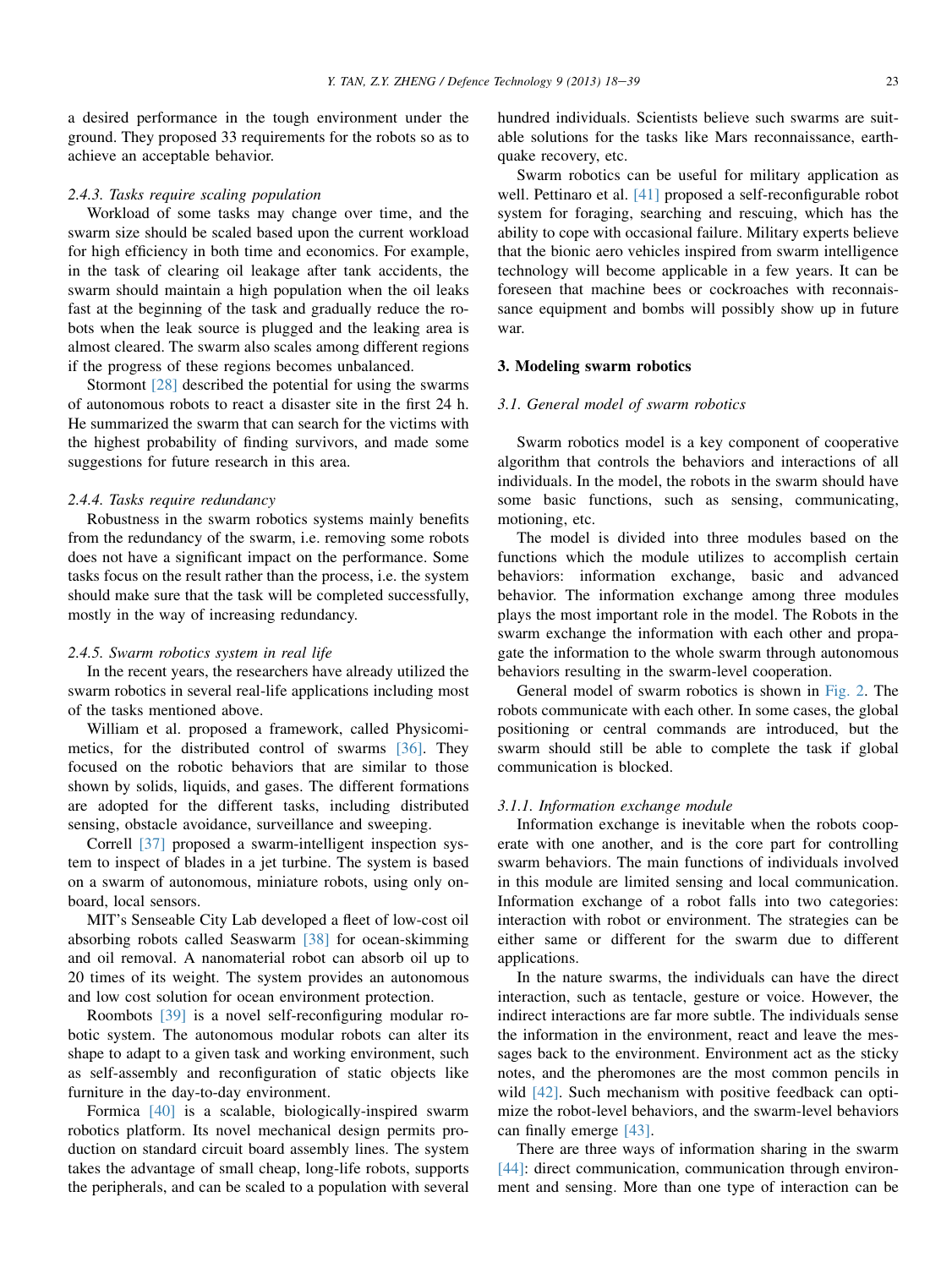<span id="page-6-0"></span>

Fig. 2. General model of swarm robotics.

used in one swarm, for instance, each robot senses the environment and communicates with their neighbor. Balch [\[45\]](#page-18-0) discussed the influences of three types of communications on the swarm performance. He designed three tasks and compared the performance in simulation. Some researchers also discussed the possibility of swarm cooperating without communications; however, communication and sensing can indeed improve the efficiency of swarm for most applications.

3.1.1.1. Direct communication. Direct communication is similar to wireless network and also consists of two types: peer-to-peer and broadcast. Thanks to the development in mobile devices, several existing technologies can be adopted immediately. Hawick et al. [\[46\]](#page-18-0) proposed a physical architecture for a swarm of tri-wheel robots using both IEEE802.11b wireless Ethernet and Bluetooth. However, the wireless sensors cost almost half of a total robot. Another disadvantage of such scheme is that the bandwidth required will go into an exponential explosion as the population grows. In this way, the direct communication in the swarm should be limited.

Although several existing wireless technologies are available, the protocols and topologies that are specialized for swarm robotics remain undiscovered. The existing computer networks are designed for data processing and information sharing between the nodes. Communications in swarm robotics should take the full advantage of local sensing and motioning abilities while pay special attention to boost the cooperative behaviors of individuals and dynamic topologies of the swarm [\[47\].](#page-18-0)

3.1.1.2. Communication through environment. Environment can act as an intermediary for robots' interaction. The robots leave their traces in the environment after one action to stimulate other robots which can sense the trace, without direct communication among individuals. In this way, the subsequent actions tend to reinforce and build on each other, leading to the spontaneous emergence of swarm-level activities. The swarm is imitated as ants or bees and interacts with the help of virtual pheromones. Such interactive scheme is exempted from the exponential explosion of the population but has some limitation on the environment to support the pheromones.

Ranjbar-Sahraei et al. [\[48\]](#page-18-0) implemented a coverage approach using the markers in the environment without direct communication. Payton et al. [\[49\]](#page-18-0) proposed a swarm robotics using the biologically inspired notion of 'virtual pheromone' for distributed computing mesh embedded in the environment. The virtual pheromones are propagated in the swarm other than the environment. Grushin and Reggia [\[50\]](#page-18-0) solved a problem of self-assembly of pre-specified 3D structures from the blocks of different sizes with a swarm of robotics using stigmergy.

3.1.1.3. Sensing. The individuals can sense the robots and environment nearby using on-board sensors if they can distinguish the robots and other objects from the environment. The robots sense the objects or targets in the environment and accomplish the tasks like obstacle avoidance, target search, flocking, etc. The main issue of this scheme is how to integrate all the sensors in the swarm efficiently for cooperation. Cortes et al. [\[51\]](#page-18-0) explored how to control and coordinate a group of autonomous vehicles, regarded as the agents with sensors, in an adaptive, distributed and asynchronous way.

The main difference between communication and sensing is whether the individuals send out the messages actively or receive the messages passively. Although more precise and abundant communication requires more complex hardware and synchronization, the cost of bandwidth, energy and time will grow extremely fast as population grows. The cooperative model of swarm robotics should try to simplify the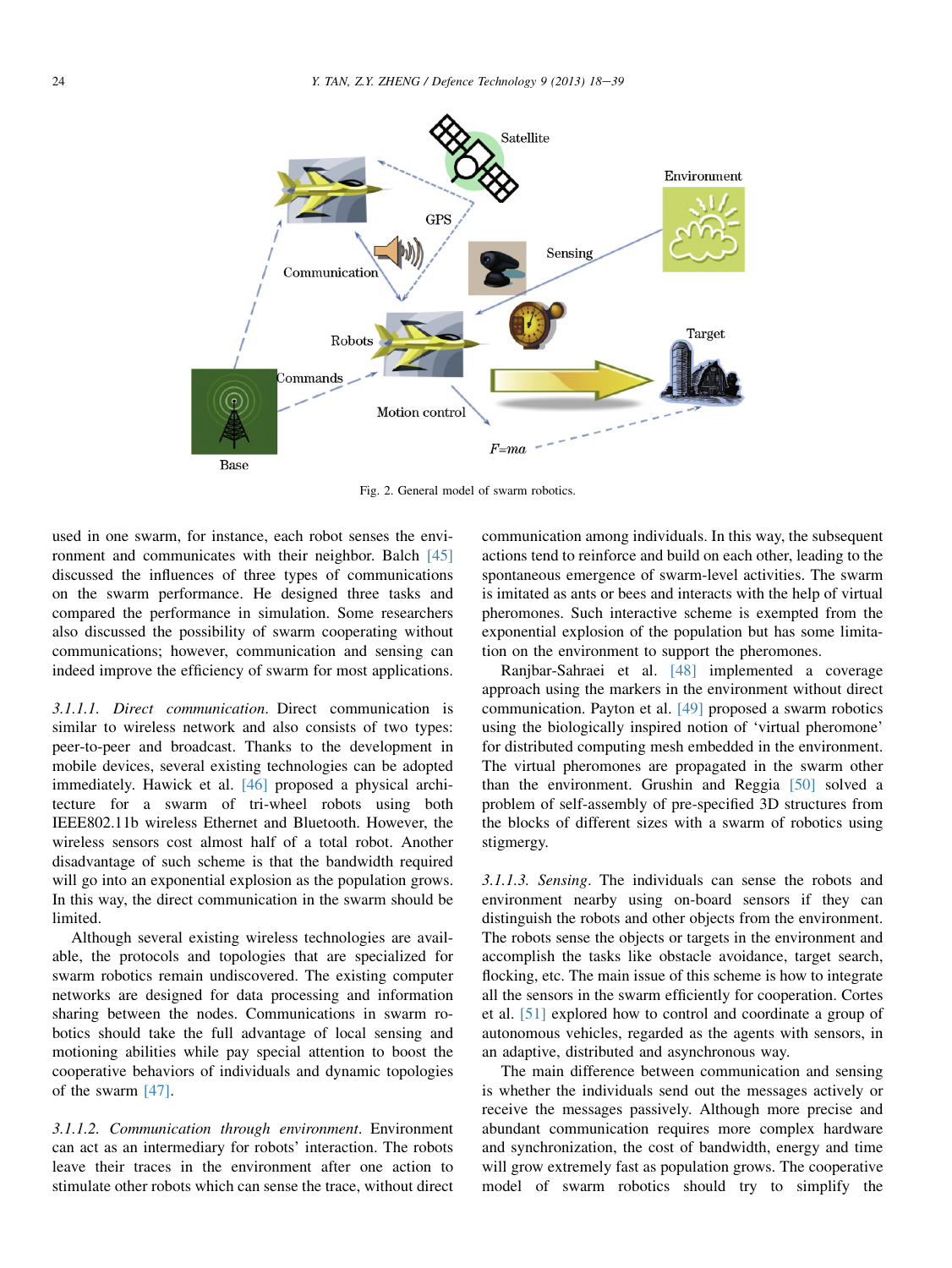communication and use as much sensing as possible. Colors, luminance and relative positions can be used for sensing and can provide rich information without communication. In some tasks, the swarm can exchange all the information only with the sensors.

#### 3.1.2. Basic behavior module

Basic behaviors of individuals include functions such as motioning and local planning which is one of most significant differences of swarm robotics than the multi-agent and sensor network systems. The robots and their behavior controls are homogeneous and form the fundaments of group behaviors. Based on the input from communication or sensing, the robots compute their desired movements. With an excellent control module, the swarm can rely less on the communication with the help of prediction and more direct interactions, rather than broadcast. The swarm can improve the performance with less information exchange and high scalability.

## 3.1.3. Advanced behavior module

Robots in complex swarm robotic systems may have the extra functions including but not limited to task decomposition, task allocation, adaptive learning, and etc [\[52\]](#page-18-0). The robots with these functions in hardware can simplify the design of the algorithm yet lead to a more complex physical design of real robot. The robots can also achieve the similar functions with carefully designed cooperative algorithms. The implement of such functions in hardware or software depends on the physical designs of the robots, controllers and sensors so as to make better use of the components [\[53\].](#page-18-0) Details of how robots cooperating with each other are presented in Section [3.3](#page-8-0).

Task allocation and learning are emphasized here as they are normally quite important to a swarm of robots. Task decomposition and allocation can greatly improve efficiency for especially complex tasks. Kalra and Martinoli [\[54\]](#page-18-0) compared the costs and benefits of different types of task allocation approaches in noisy world. Learning is also useful since the parameters of the control mechanism are hard to be tuned. With the help of self-adaptive learning and optimizing methods, the swarm shows better adaptability in the different environments. Pugh and Martinoli [\[55\]](#page-18-0) discussed the problem of using different learning methods in the swarm robotics and compared their performance in simulation. Zhang et al. [\[56\]](#page-18-0) applied an evolutionary neural network to evolve the swarm robotics controllers and used their method in the structure inspection problem.

# 3.2. Modeling methods for swarm robotics

Modeling is a method used in many research fields to better understand the internals of the system that is investigated. Modeling helps to the swarm robotics since a swarm robotic algorithm is supposed to be scalable to hundreds of thousands of robots in population. The time and money are limited for such scale of experiments, the experiments can be done in an easier way.

Considering the characteristics of swarm robotics, the modeling methods are divided into four types according to Ref. [\[57\]](#page-18-0): sensor-based, microscopic, macroscopic and swarm intelligence-based. The four methods are described in detail in this section.

#### 3.2.1. Sensor-based modeling

In the sensor-based modeling method, the sensors and actuators of the robots are modeled as the main components of the system along with the objects in the environment. Then the interactions of the robots are modeled as realistically and simply as possible. This modeling method is mostly used, and the oldest method is used for robotic experiment.

The earlier research using sensor-based modeling methods [\[58,59\]](#page-18-0) did not consider the real physical limitations, now the researchers introduce the physical principle into the model [\[60,61\].](#page-18-0)

# 3.2.2. Microscopic modeling

In the microscopic modeling, the robots and interactions are modeled as a finite state machine. The behaviors of each robot are defined as several states, and the transfer conditions are based on the input from communication and sensing. Since the model is based on the behaviors of each robot, the simulation should be run for several times to obtain the averaged behaviors of the swarm.

In the most swarm robotics research, the probabilistic microscopic model is used, since noise can be modeled as probability in the model. In a probabilistic microscopic model [\[62\],](#page-18-0) the probabilities are valued from the experiments of real robots, and the model is iterated with these probabilities for state transfer in the simulation to predict the behavior of the swarm.

#### 3.2.3. Macroscopic modeling

Macroscopic modeling is a modeling method opposite to the microscopic modeling. In the macroscopic modeling, the system behavior is defined as difference equation, and a system state represents the average number of robots in this state at the time step.

The main difference between microscopic and macroscopic models is the granularity of the models. The microscopic model for the behavior at individual level is used to simulate the group behaviors while the macroscopic model simulates the behaviors at the swarm level. The microscopic model iterates the swarm behavior, and the macroscopic model can give out the final state of the swarm. In this way, the macroscopic model can have a global glance at the swarm while the microscopic model can show the details of the swarm be-haviors [\[63\].](#page-18-0)

Probabilistic macroscopic models are also widely used by the researchers. Martinoli et al. [\[64\]](#page-18-0) applied the macroscopic modeling to stick the pulling problem from a basic model which contains only two states up to the model with all states. They also compared the microscopic, macroscopic and sensorbased models and described the shortages of macroscopic model.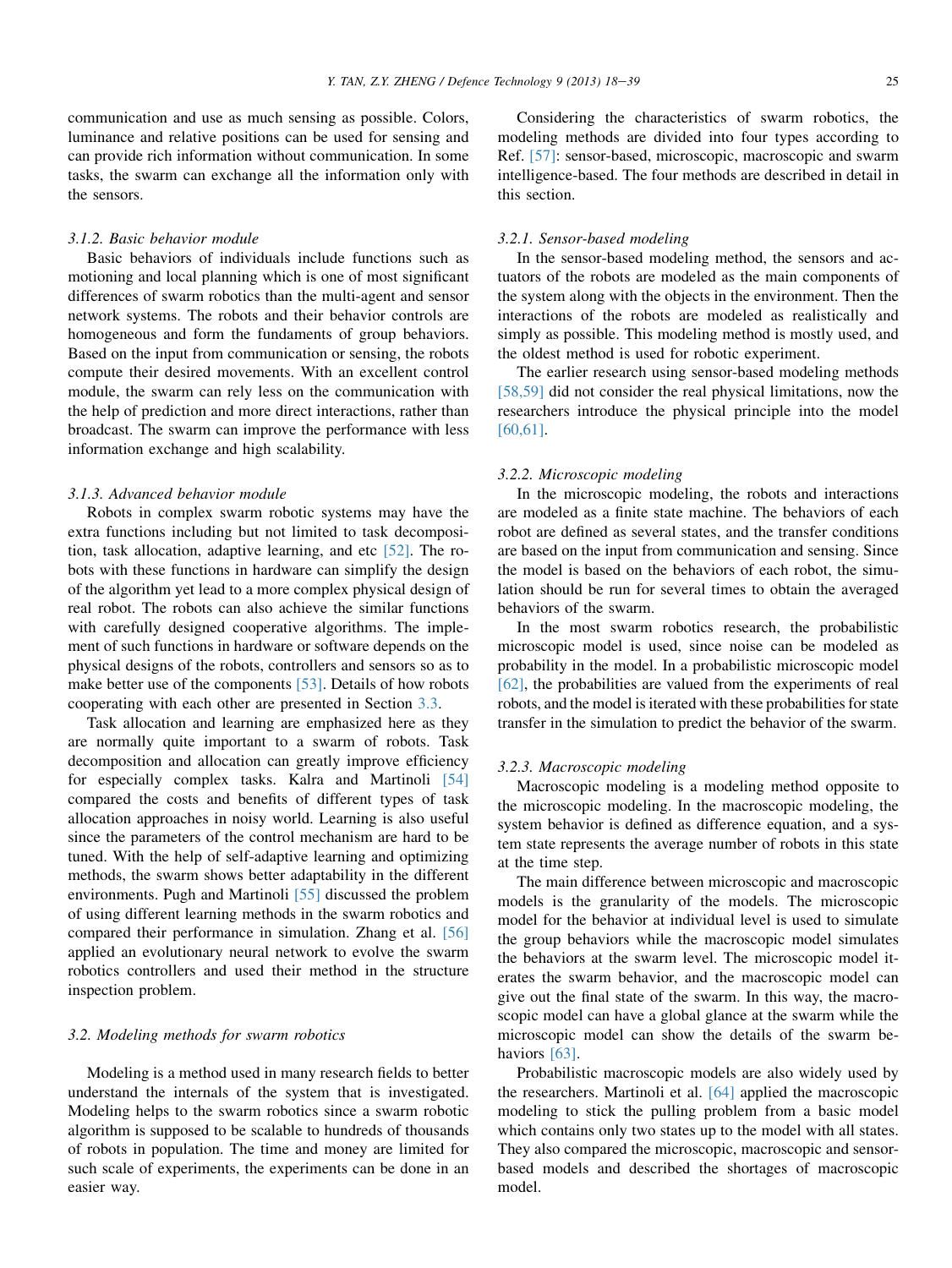# <span id="page-8-0"></span>3.2.4. Modeling from swarm intelligence algorithms

Cooperative schemes from swarm intelligence algorithms have been introduced into the swarm robotics in many researches. Since the robots use the same or similar schemes with these algorithms, the models and other methods used to analyze these algorithms, which are quite mature than that in swarm robotics, can be used directly for robot research.

The most commonly used algorithm from swarm intelligence is the particle swarm optimization (PSO) which mimics the flocking process of the birds. The particles fly in the field and search for the best. It can be found obviously that many commons remain between PSO and swarm robotics. A mapping between particle and robot can be presented easily [\[65\]](#page-18-0).

Besides PSO, the researchers also introduce other swarm intelligence algorithms into swarm robotics. Many successful swarm models were inspired from the ant colonies. These inspired approaches provide an effective heuristics for searching in dynamic environment [\[66\]](#page-18-0) and routing [\[67\]](#page-18-0). Many other algorithms are summarized in Sections [5.3 and](#page-12-0) [5.4](#page-12-0).

However, there are still many problems when a cooperative scheme from swarm intelligence is introduced. The schemes in these algorithms consider the most global interactions and introduce large amount of random moves for high diversity. Some schemes also contain the operations to reset the positions of searching agents. However, these operations are unavailable for swarm robotics. How can the schemes in swarm robotics avoid such operations while taking full advantage of the scalability and flexibility is a future research direction.

#### 3.3. Cooperation schemes between robots

Cooperation belongs to the advanced behavior in the swarm robotics model. In swarm robotics, cooperation occurs at two levels: individual level and swarm level. The former is must for robot's activities and coordinates the inputs from environment with the response, learning and adapting behaviors. The latter is an aggregation of former cooperation, resulting in the typical collective tasks such as gather, disperse or formation. Several sub-problems have been proposed for cooperation between robots which are described in detail in this section.

The schemes introduced in this section are focused on the physical layer of the robot. The cooperation schemes at algorithm level are summarized in Section [5](#page-11-0) which introduces the swarm robotic algorithms.

# 3.3.1. Architecture of swarm

The architecture of the swarm is a framework for robotic activities and interactions and determines the topology for information exchange among robots. The swarm performance in cooperation depends largely on the architecture. The architecture of the swarm should be selected carefully according to the scale, relations and cooperation of the robots [\[52\].](#page-18-0)

# 3.3.2. Locating

Global coordinating systems do not exist in the swarm. Therefore, each robot in the swarm has to maintain a local coordinating system and should be able to distinguish, identify and locate the nearby robots. Thus, a method for rapidly locating other robots using on-board sensors is very important for swarm robotics [\[68\].](#page-18-0)

The absolute positioning technologies from single robots have been applied in some researches [\[69\]](#page-18-0), and the combination of sensors with special filters has been adopted [\[70,71\]](#page-18-0). The sensors can sense different waves, including ultrasonic, visible light, infrared ray or sound [\[72\].](#page-19-0)

However, the relative positioning of swarm robotics are more realistic since the abilities of the robots are limited and no global controls exist. Therefore a light weighted relative positioning algorithm need to be found. Pugh and Martinoli [\[73\]](#page-19-0) characterized and improved an existing infrared relative localization module used to find the range and bearing between the robots in small scale swarm robotics system. Kelly and Martinoli [\[74\]](#page-19-0) developed an on-board localization system using infrared sensors for indoor applications. A three dimensional relative positioning sensor for indoor flying robots was proposed by Roberts et al. [\[75\]](#page-19-0), designed to enable the spatial coordination and goal-directed flight of inter-robot.

# 3.3.3. Physical connections

Physical connections are used in the situations that single robot can overcome, such as overpassing large gaps or cooperative transportation. In these tasks, the robots should communicate and dock before they continue to execute their tasks. Mondada et al. [\[76\]](#page-19-0) introduced several types of physical connections, sensors and actuators for overcoming the gaps and stairs. Wang and Liu [\[77\]](#page-19-0) developed a localizing and docking method using infrared ray. Zhang et al. [\[78\]](#page-19-0) proposed a reconfigurable robot with limited structures and fixed number of modules for urban search and rescue. Nouyan and Dorigo [\[79\]](#page-19-0) solved the exploration and navigation tasks in an unknown environment using chained robots. The dynamics and qualities of the chain formation process are evaluated in simulation.

# 3.3.4. Self-organization and self-assembly

Self-organization is a dynamic scheme for building a global structure through only local interactions of the basic units. The basic units or robots do not share a global control or have an external commander. The swarm level structure emerges from the individual level. A robot interacts with the others through the structures already built, i.e. behaviors of robots are guided by process of the building. Such schemes can be easily found in the nature, as ant or bee colonies building the nests. Selforganization can be conducted by the biological study on these animal behaviors.

During the process of nest building, the ants can interact with the environment in two ways: discrete or continuous. The discrete interaction reacts to the type of stimulation while the continuous interaction reacts to the amount of stimulation. A model utilizing the discrete interaction has been proposed: the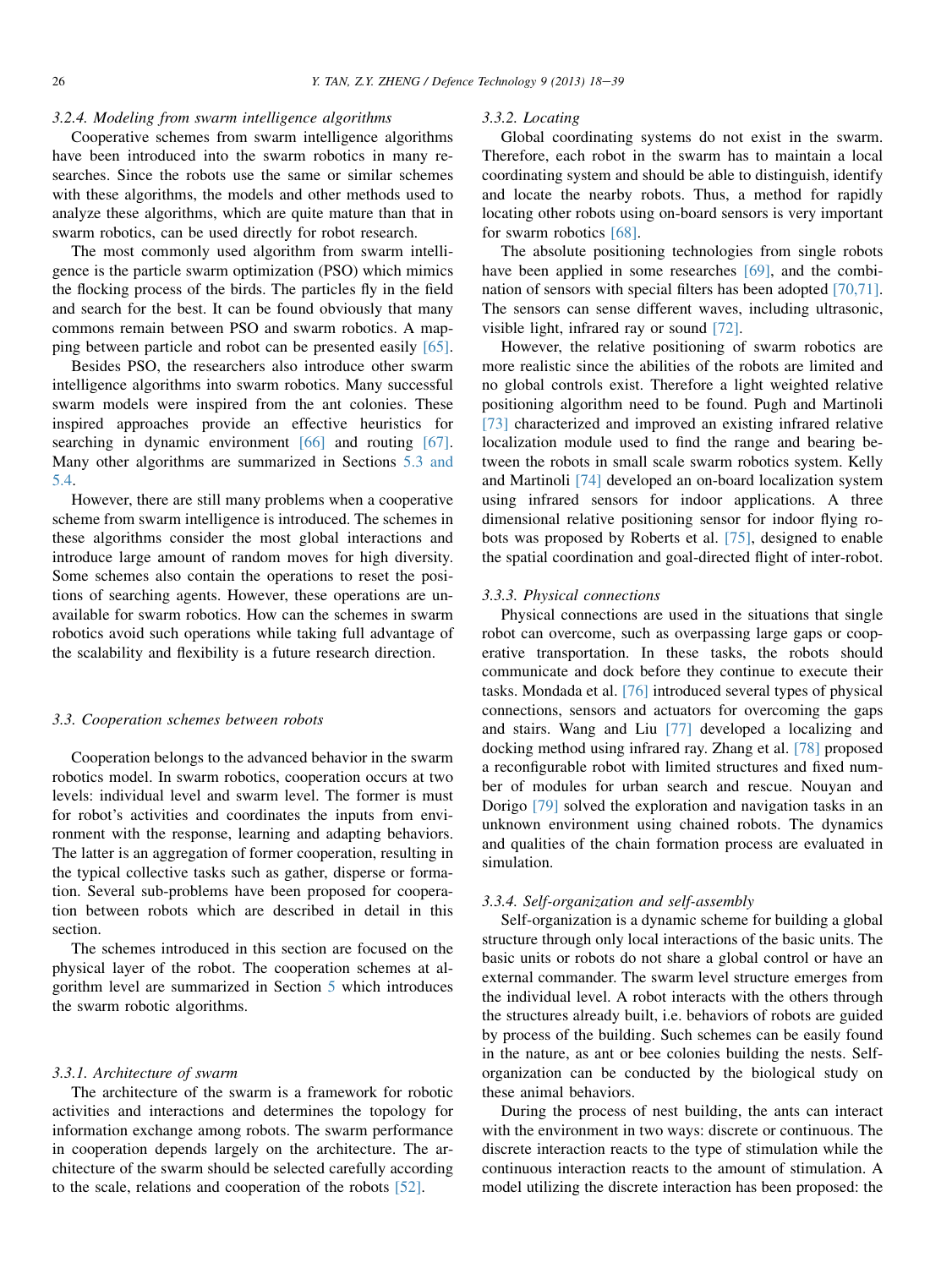position a unit to be arranged is decided by the structure nearby. Simulation shows the model can result in a structure very similar to bee cave [\[80\]](#page-19-0).

Self-assembly system can be inspired from the bee cave construction model. The behaviors in the swarm are conducted by the existing structures and prior knowledge. Payton et al. [\[81\]](#page-19-0) used the pheromones to enhance such schemes. The swarm starts with random behaviors and converges to a pattern. As an example, the swarm-bots Project [\[47\]](#page-18-0) introduced in Section 4.1.3 is a self-organization and self-assembly system. Each robot has multiple connector port, so that the swarm can aggregate into a large structure.

# 4. Entity projects and simulations

## 4.1. Swarm robotics entity projects

In recent years, the swarm robotics has become a research topic in which the Chinese researchers have an interest, yet most of these are quite simple and only are simulated in the computer [\[82\]](#page-19-0). The Project SI [\[83\]](#page-19-0) is a relatively complete project of real robots.

In the early 1980s, the researchers from Europe and USA have begun to research on developing a group of mobile robots. Some earlier projects include CEBOT [\[84\],](#page-19-0) SWARMS [\[85\]](#page-19-0), ACTRESS [\[86\],](#page-19-0) etc. However, these projects are quite preliminary. As the research on swarm robotics has gone deeper in computer simulation, the entity projects have also been boosted. Nowadays, there are several projects that provide the designs of a swarm of robots which will be briefly summarized in this Section.

# 4.1.1. Project SI

Project SI [\[87\]](#page-19-0) was developed by the Embedded Lab of Shanghai Jiaotong University. The project consists of a swarm of mobile robots, named eMouse, controlled by the swarm inspired algorithms. The robots are designed to be reconfigurable in sensors and communication protocols, cheap in cost and strong in motion control. The eMouse does not contain the sensors when the interfaces are designed but left for connecting the different sensors for various applications.

The project team has completed the design of the fifth generation of robot and implemented several cooperative algorithms on the system. They implemented several primitives [\[88\]](#page-19-0), including clump, disperse, generalized disperse, attract, swarm, scan and message transmission. Based on a set of testing tools, for instance, monitoring through trace extraction and live update over wireless network, they solved the real life applications inspired from swarm intelligence.

# 4.1.2. Sambots

Sambots is a project for a swarm of self-assembly robots [\[89\]](#page-19-0). Multiple Sambots can form new structures through selfassembly and self-reconfiguration. The team realized the robots by the innovative design of docking mechanism and the reasonable distribution of the perception system [\[90\]](#page-19-0). The docking mechanism is installed on an active docking interface,

which can rotate around the main body of the robot. With such scheme, the robots can connect with others robots freely to form a chained structure. Sambots can compose several structures through different configurations, including snake, caterpillar, ring, triangle, six-limbed insects, etc.

# 4.1.3. Swarm-bots project

Swarm-bots [\[47\]](#page-18-0), sponsored by the Future and Emerging Technologies program of the European Commission, is a project for exploring the design, implementation and simulation of self-organizing and self-assembling artifacts. The project, lasting 42 months, was successfully completed on March 31, 2005.

The main scientific objective of the Swarm-bots project is to explore a new approach to the design and implementation of self-organizing and self-assembling artifacts. The aim of the team is to construct a large swarm-bot using a number of simpler, insect-like, robots(s-bots) with relatively cheap components and capable of self-assembling and selforganizing to adapt to its environment. The project developed both simulation and entity robots and presented their results on the two platforms.

#### 4.1.4. Swarmanoid project

Since October 1, 2006, the Swarmanoid project has extended the work done in the Swarm-bots project to three dimensional environment. The team introduced three types of small insect robots: eye-bot, hand-bot, and foot-bot, which differ from s-bots in previous project. Swarmanoid consists of a total number of 60 robots from the three types. The team has won the AAAI 2011 video competition.

The eye-bots capable to fly or attach to the ceiling are designed to sense and analyze the environment from a high position to provide an overview. The foot-bots, previously named as s-bots, are able to move on rough terrain and transport either objects or other robots. The hand-bots climb the vertical surfaces of walls or objects and work in a space zone between those covered by the foot-bots (the ground) and eye-bots (the ceiling). With the combination of three types of robots, the swarm can handle those tasks that require operations in all dimensions. The team also developed the distributed control algorithms and communications as well as a simulation platform [\[91\]](#page-19-0) for the project.

## 4.1.5. Pheromone robotics project

The Pheromone Robotics Project [\[92\],](#page-19-0) started in 2000, is coordinated by Professor David. The project aims to provide a robust, scalable approach for achieving the swarm level behaviors using a large number of small-scale robots in surveillance, reconnaissance, hazard detection, path finding, payload conveyance and small-scale actuation [\[81\].](#page-19-0) The team exploited the notion of a virtual pheromone, and implemented the simple beacons and directional sensors mounted on each robot. The virtual pheromones only facilitate simple communication and coordination with little on-board processing.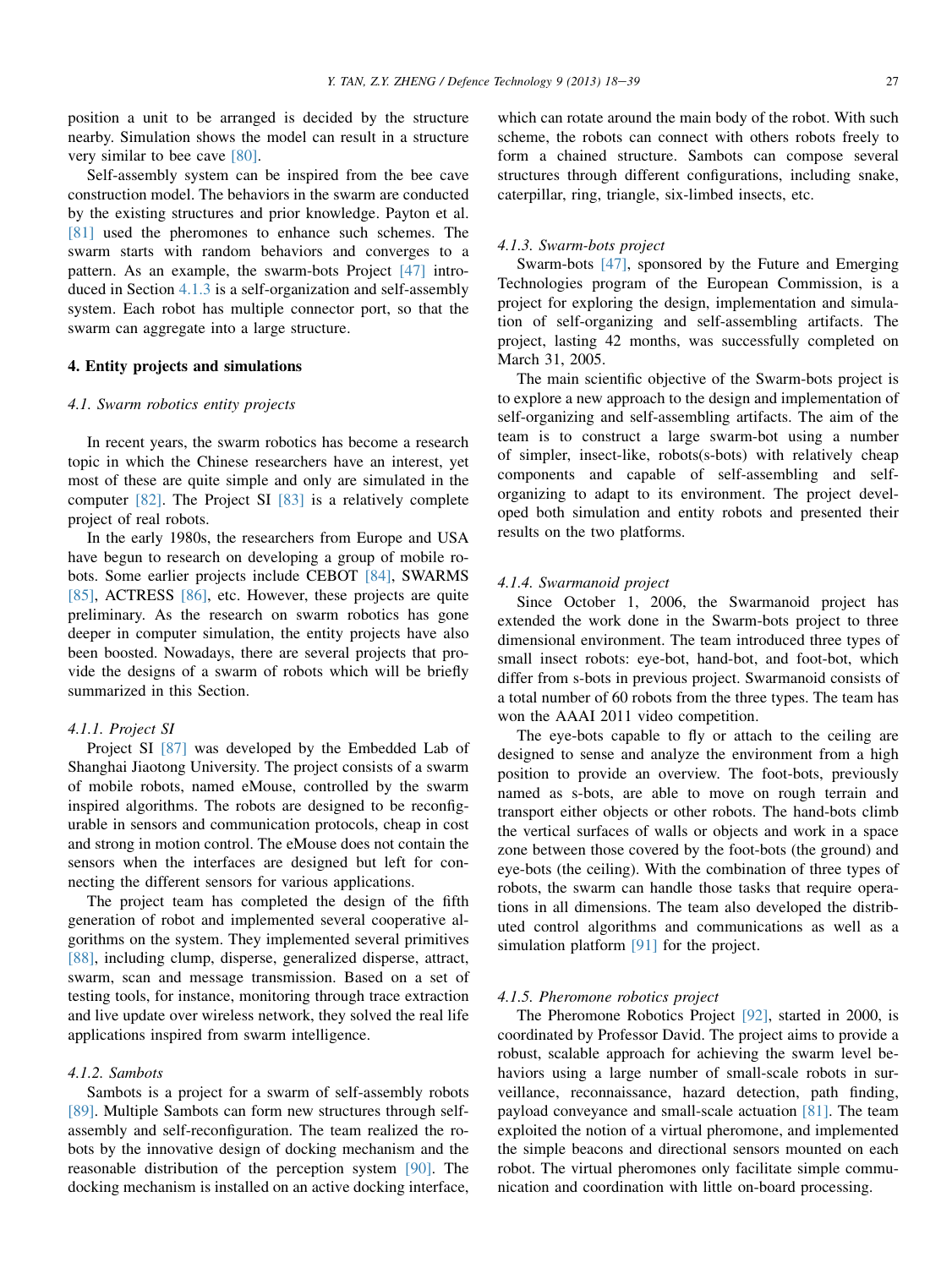# 4.1.6. I-swarm project

The I-swarm project [\[93\],](#page-19-0) hosted by Professor Heinz from 2004, combines micro-robotics, distributed and adaptive systems as well as self-organizing biological swarm systems. The project facilitates the mass-production of micro-robots, which can then be used as a real swarm consisting of more than 100 micro-robot clients. These clients are all equipped with limited sensors and intelligence, each with a size of less than  $3 \times 3 \times 2$  mm and velocity of 1.5 mm/s. With such tiny size, the swarm can work cooperatively in a small world (such as inside creatures) at very cheap cost.

# 4.1.7. iRobot swarm project

iRobot Swarm Project [\[94\]](#page-19-0) is projected by MIT for cooperating over 100 robots. The goal of the project is to develop the distributed algorithms for robotic swarms composed of hundreds of individual robots robust to complex real-world environment and tolerant to the addition or failure of any number of individuals. The project team has developed a global monitoring device and an automatic charging station. The most of work of the project was done by Mclurkin and his colleagues [\[95\].](#page-19-0)

#### 4.1.8. E-puck education robot

The main goal of this project is to develop a miniature mobile robot for education use. The robots have several features specialized for such purpose. The robots have a clean mechanical structure simple to understand, operate and maintain. The robots are cheap and flexible, and can cover a large spectrum of educational activities thanks to a large potential in sensors, processing power and extensions [\[96\]](#page-19-0).

Researches based on e-puck project have already exceeded 60 by the end of 2010. The potential educational fields include mobile robotics, real-time programming, embedded system, signal processing, image or sound feature extraction, human--machine interaction or collective system.

# 4.1.9. Kobot project

Kobot [\[97\],](#page-19-0) conducted by Middle East Technical University, is a new mobile robot platform which is a specially designed a swarm robotics. The robots are equipped with an infrared-based short range sensing system for measuring the distance from obstacles to a novel sensing the relative headings of neighboring robots.

## 4.1.10. Kilobot project

Kilobot project [\[98\]](#page-19-0) aims to design a robot system for testing the collective algorithms with a population of hundreds or thousands of robots. Each robot is made of low-cost parts and takes 5 min to be fully assembled. The system also provides several overall operations for a large swarm, such as updating programs, powering on, charging all robots and returning home.

# 4.2. Simulation platforms

The research on swarm robotic system requires a plenty of physical robots, making it hard to afford for many research institutions [\[99\]](#page-19-0). The computer simulation is developed to visually test the structures and algorithms on computer. Although the final aim of the research is real robots, it is often very useful to perform simulation prior to the investigation of real robots. Simulations are easier to setup, less expensive, normally faster and more convenient to use than physical swarms [\[100\]](#page-19-0). In this section, several widely used simulation platforms are summarized.

# 4.2.1. Player/stage

The widely-used Player Project [\[101\]](#page-19-0) is one of the most famous simulators and aims to produce free software for robot and sensor research. Player project is a robot server that provides full access and control of robotic platform, sensors and actuators for researchers. Stage [\[102\]](#page-19-0) is a scalable simulator that is interfaced to Player and can simulate a population of 1000 mobile robots in a 2D bitmapped environment in parallel. Physics is simulated in a purely kinematic fashion, and noise is ignored in Stage.

# 4.2.2. Gazebo

Gazebo [\[103\]](#page-19-0) is a simulator that extends Stage for 3D outdoor environments. It generates the realistic sensor feedback and applies the ODE physic engine instead of the naive one in Stage. Gazebo presents a standard Player interface in addition to its own native interface. In this way, the controllers written for Stage can be used in Gazebo and vice-versa.

# 4.2.3. ÜberSim

The ÜberSim  $[104]$  is a simulator developed at Carnegie Mellon for a rapid validation before uploading the program to real robot soccer scenarios. ÜberSim uses ODE physics engine for realistic motions and interactions. Although originally designed for Soccer robots, the custom robots and sensors can be written in C in the simulator and the program can be uploaded to the robots using TCP/IP.

# 4.2.4. USARSim

USARSim [\[105\]](#page-19-0), shorted for Urban Search and Rescue Simulation, is a high fidelity multi-robot simulator originally developed for search and rescue (SAR) research activities of the Robocup contest. It has now become one of the most complete general purpose tools for robotics research and education. It is built upon a widely used commercial game engine, Unreal Engine 2.0. The simulator takes full advantage of high accuracy physics, noise simulation and numerous geometrics and models from the engine. Evaluations have shown that USARSim can simulate the real time robots well enough for researchers due to the high fidelity physics engine.

# 4.2.5. Enki

Enki [\[106\]](#page-19-0) is an open source, fast 2D physics based robot simulator written in  $C++$ . It is able to simulate the cinematics,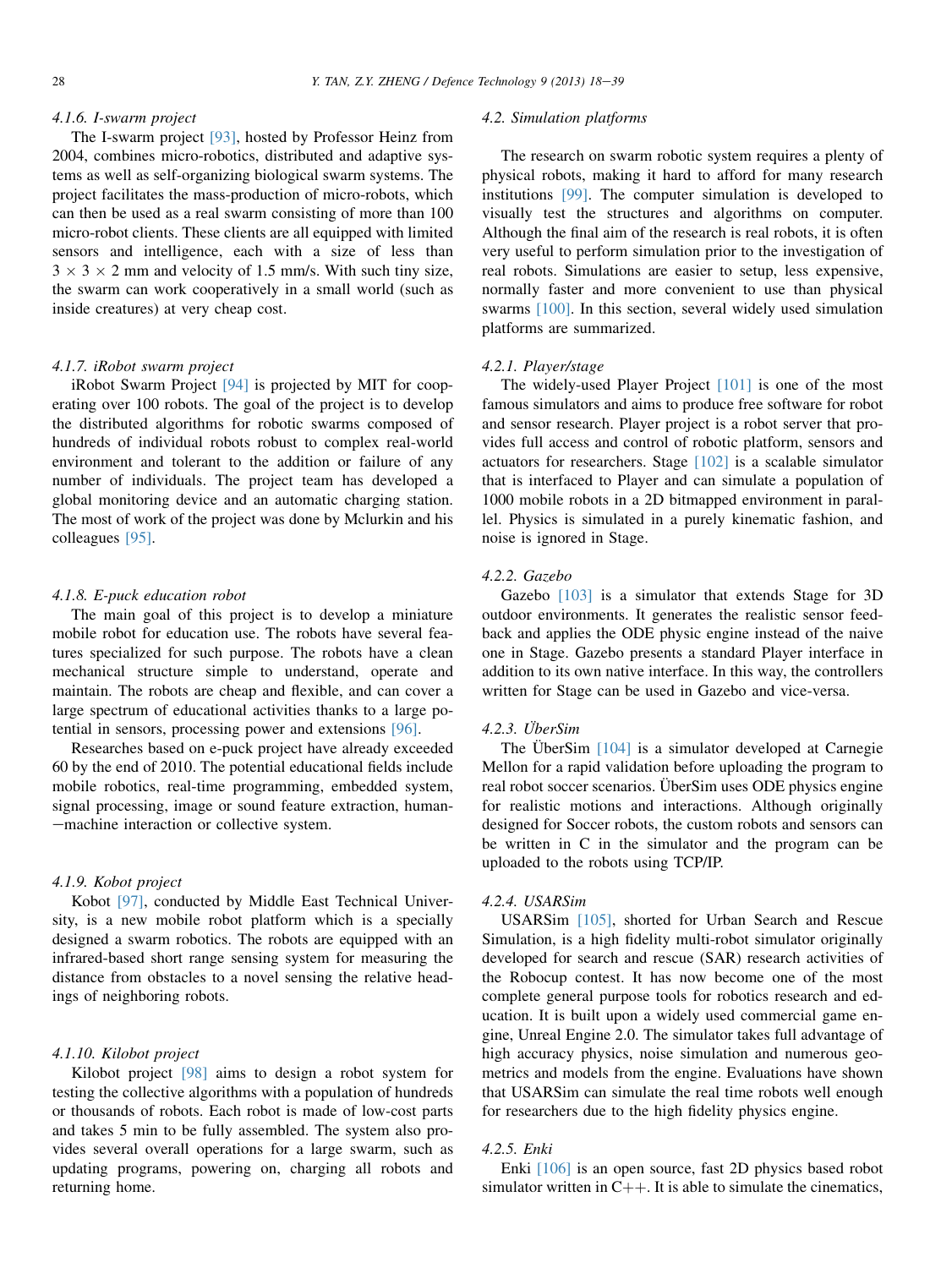<span id="page-11-0"></span>collision, sensors and cameras of robots working on a flat surface. Enki is able to simulate the robot swarms hundred times faster on the desktop computer than real-time robots. Enki is built to support several existing real robot systems, including swarm-bots and E-puck, while user can customize their own robots into the platform.

# 4.2.6. Webots

Webots [\[100\]](#page-19-0) is a development environment used to model, program and simulate the mobile robots available for more than 10 years. With Webots, the user can design the complex robotic setups, with one or several, similar or different robots with a large choice of pre-defined sensors and actuators. The objects in the environment can be customized by the user. Webots also provides a remote controller for testing the real robots. Until now, Webots robot simulator has been used in more than 1018 universities and research centers in the worldwide.

# 4.2.7. Breve

Breve [\[107\]](#page-19-0) is a simulation package designed for simulating large distributed artificial life systems in a continuous 3D world. Behaviors and interactions of agents are defined using Python. Breve uses ODE physics engine and OpenGL library that allows the observers to view the simulation in the 3D world from any position and direction. Users can interact at run time with the simulation using a web interface. Multiple simulations can interact and exchange individuals over the network.

# 4.2.8. V-REP

V-REP [\[108\]](#page-19-0) is an open resource 3D robot simulator that allows creating entire robotic systems, simulating and interacting with dedicated hardware. V-REP is based on a distributed control architecture: control programs (or scripts) can be directly attached to the objects in the scene and run simultaneously in both threaded and non-threaded fashions. This makes it very versatile and ideal for multi-robot application, and allows the users to model the robotic systems in a similar fashion as in reality where control is most of the time also distributed. V-REP possesses several calculation modules, such as sensor simulation (proximity or camera), inverse and forward kinematics, two physics engines (Bullet and ODE), path planning, minimum distance calculation, graphing, etc.

## 4.2.9. ARGoS

ARGoS [\[109\]](#page-19-0) is a new pluggable, multi-physics engine for simulating the massive heterogeneous swarm robotics in real time. Contrary to other simulators, every entity in ARGoS is described as a plug-in one and easy to implement and use. In this way, the multiple physics engines can be used in one experiment, and the robots can migrate from one to another in a transparent way. Results have shown that ARGoS can simulate about 10,000 wheeled robots with full dynamics in real-time. ARGoS is also able to be implemented in parallel in the simulation.

## 4.2.10. TeamBots

TeamBots [\[110\]](#page-19-0) is a collection of Java simulation for mobile robotics research. Some execution on mobile robots sometimes requires low-level libraries in C. TeamBots supports the prototyping, simulation and execution of multirobot control systems and is compatible with the Nomad 150 robot by Nomadic Technologies and Cye robot by Personal Robotics.

# 5. Cooperative algorithms

Research on swarm robotics so far is still quite simple. Most of the algorithms are designed for every encountering application, but an algorithm with high usability has been undiscovered. A main reason for such situation is that there is still not a common and standard definition for swarm robotics system and application problems. The problems abstracted in swarm robotics research are in a wide variety with different problem definition and setups, and it's hard to provide a uniform description for all the problems. No benchmark test has yet been proposed. Therefore, different researching works can provide little experience to each other and these different algorithms cannot compare to each other easily. Thus the whole progress of swarm robotics research is still quite slow.

# 5.1. Earlier progress of swarm robotics algorithms

In the earlier years of swarm intelligence research, the scientists simulated the cooperative mechanisms in the nature and explored the possibility of reproducing these swam behaviors in the artificial agents.

Self-organizing clustering observed in bacteria was one of the first swarm behaviors reproduced by the scientists [\[111\]](#page-19-0). The individuals in the swarm are controlled by a simple rule: the possibility of joining or leaving a colony is conducted by the density nearby. In the experiment, 1500 individuals in the swarm gradually clustered into three colonies without any prior information or external control.

A similar approach simulating ants' behavior of clearing up the graves was also proposed  $[112]$ . The task of the swarm is to collect all the items in the area together. There are no predefined storage spots available. Individual in the swarm follows a simple and local rule to transport an item from a spot of low density to high density only. Experiment shows that the swarm completes the task for collecting 80 items without communication. They also explored the how these rules can impact on the result.

Another famous attempt for simulating the cooperating abilities in the early years is the stick pulling experiment [\[62\].](#page-18-0) In this experiment, the stick is too long for one robot to pull it out, i.e. two robots have to pull out the stick together. The aim of this test is to verify the swarm can emerge simple intelligence with simple rules even if no communication is available. The swarm can finish the task by the rule of that a robot waits for other robots for a random time before leaving for another stick.

Dispersing uniformly in an indoor environment is one of the early algorithms that focus on the distributed structure of swarm robotics. McLurkin and Smith [\[96\]](#page-19-0) proposed an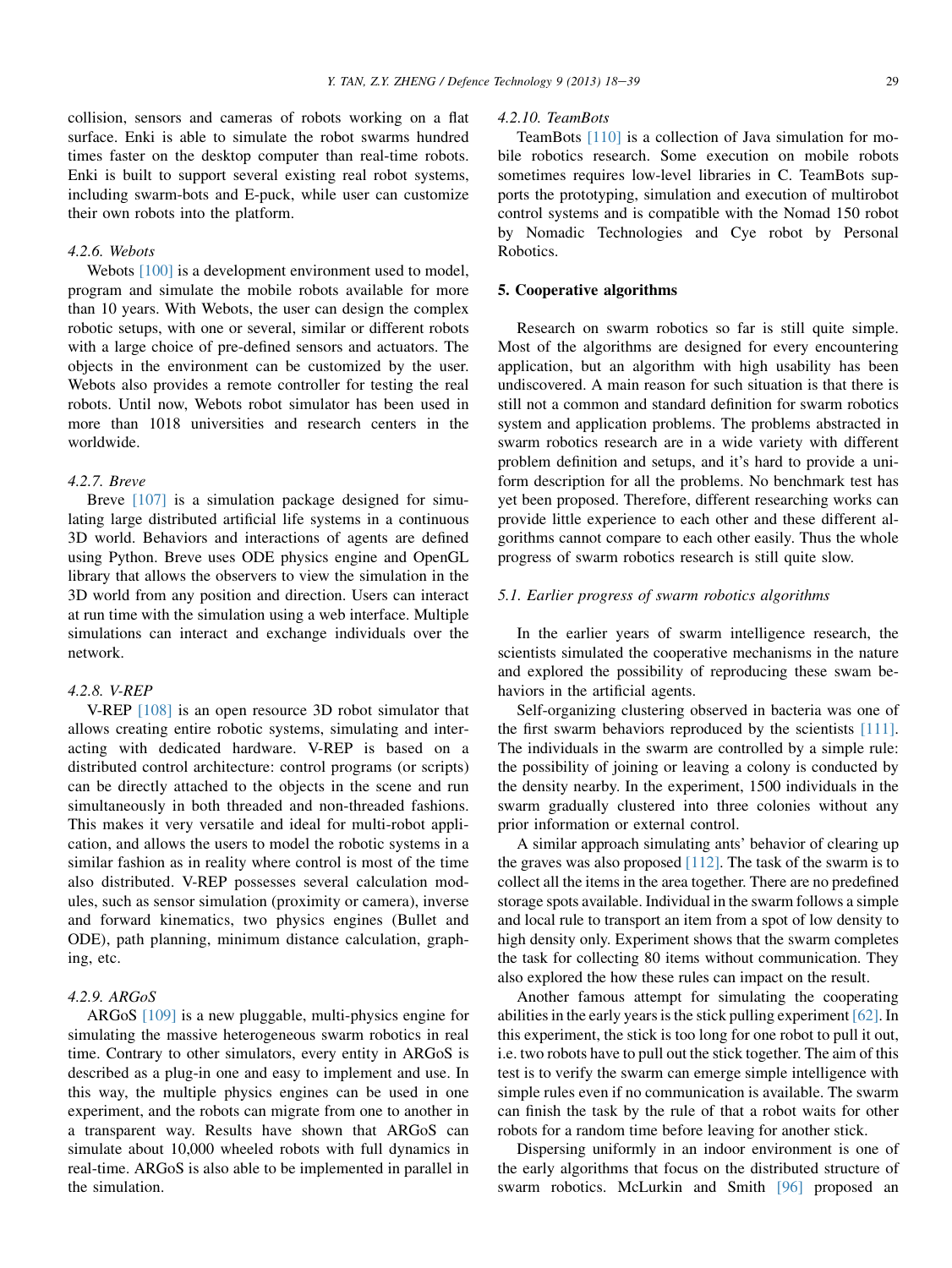<span id="page-12-0"></span>algorithm for a swarm of iRobot. The algorithm is divided into two steps executed alternately: one disperses the robots and the other detects the border. In this way, the swarm can gradually expand in the environment.

# 5.2. Features of swarm robotics algorithm

A swarm robotics algorithm must fit and make full use of the features of swarm robotics. The algorithm should explore the cooperation between robots and share some features with swarm robotics system. For example, Stirling et al. [\[113\]](#page-19-0) studied a swarm of flying robots searching in an indoor environment containing rooms and corridors. They introduced a strategy that saves energy significantly, i.e. the robots move one by one while all other robots pin to the roof to save energy. However, the swarm is required to transit the whole environment with very poor time efficiency. Since only one robot is moving at a time, the cooperative advantage of the swarm can hardly bring into play. It is hard to be classified as swarm robots algorithm in this case.

Five features of swarm robotics algorithm are specially emphasized in this section: simple, scalable, decentralized, local and parallel.

#### 5.2.1. Simple

Since the capability of each robot is limited, the algorithm should therefore be as easy as possible. A simple algorithm can help to reduce the cost of a single robot. Even complex and efficient swarm behaviors can emerge form a welldesigned simple cooperative algorithm. In most cases, the robots are considered to be a finite state machine with only a few states.

#### 5.2.2. Scalable

The algorithm designed for swarm robotics must be scalable for any population size so that the system is a scalable one. In an algorithm, the designer should consider allowing the robots to join and especially quit the swarm dynamically. All the operations of the robots that interact with the whole swarm should be designed carefully so as not to affect the performance when a population is very large.

# 5.2.3. Decentralization

The robots in a swarm are autonomous and so would the algorithm be. An algorithm should always avoid any external and centralized controls. Although an individual may be affected by others, it should make the decision on its own. A decentralized algorithm is quite possible to be scalable.

# 5.2.4. Local

Local communication and local interaction are the special features of swarm robotics. The algorithm should also follow this rule as it is the key for scalability. Since the robots can simulate global communication and interaction system using local systems with specially designed scheme and some delay for the information to propagate in the swarm, direct use of global operations should be avoided.

#### 5.2.5. Parallel

The swarm usually consists of many robots. Therefore, the algorithms should be as parallel as possible so that the robots can deal with multiple targets in the same time, which is one of the advantages of the swarm robotics.

According to these features, the scientists have proposed many swarm robotics algorithms. However, the research of swarm robotics is still at the start, and the main interests of the researchers are some basic tasks, such as formation control, obstacle avoidance and etc. A unified framework has yet not been proposed. As the research progress in future, several benchmark applications should be proposed and the algorithms will unleash various characteristics of the swarm robotics, such as scalable, robustness and flexibility. By that time, the researchers can focus more on the complicated problems consisting in these benchmark applications, resulting in more applicable algorithms for real life problems.

## 5.3. Fundamental tasks of swarm robotics

In the past decades, the swarm robotics has been deployed in various scopes of applications [\[95\]](#page-19-0), including odor localization, mobile sensor networking, medical operations, surveillance and search-and-rescue. The tasks of these applications are very sophisticated and hard to propose a direct solution. To solve these tasks, several basic tasks have been proposed by the swarm robotics researchers, such as flocking, navigating, obstacle avoidance, etc. Among these tasks, flocking is the most important and fundamental one. Apparently, coordinating a large number of robots at the swarm level with individual rules is not an easy task. Therefore, the emerging group behavior from interactions of robots with environment and other robots has been the main interest of the research since the area has been introduced.

Flocking is widely observed in many nature swarms or even human beings. The creatures in the social groups show a great diversity in their population due to the differences in age, morphology, nutritional state, personality and leadership status of the individuals, thus it is surprised that they can achieve flocking with limited rules and interactions in such a blended group. The inspiring schemes from these groups can aid in developing the basic tasks of flocking, directed navigating, searching and obstacle avoidance.

#### 5.3.1. Flocking strategy and formation

The "Boids" model, proposed by Reynolds [\[114\]](#page-19-0) in 1987, is a typical individual model for flocking behavior using distance metrics. The model has been widely adopted in various applications including spacecraft, UAV, robot, and etc. In these applications, the group behaviors cannot be explicitly defined at group level and the individual rules are adopted [\[115\]](#page-19-0).

The most common use of the "Boids" model in swarm robotics flocking is in the form of virtual forces. Hettiarachchi and Spears [\[116\]](#page-19-0) introduced a "Physicomimetics" framework which controls the robots' behavior using physical forces virtually generated by the interactions. They employed two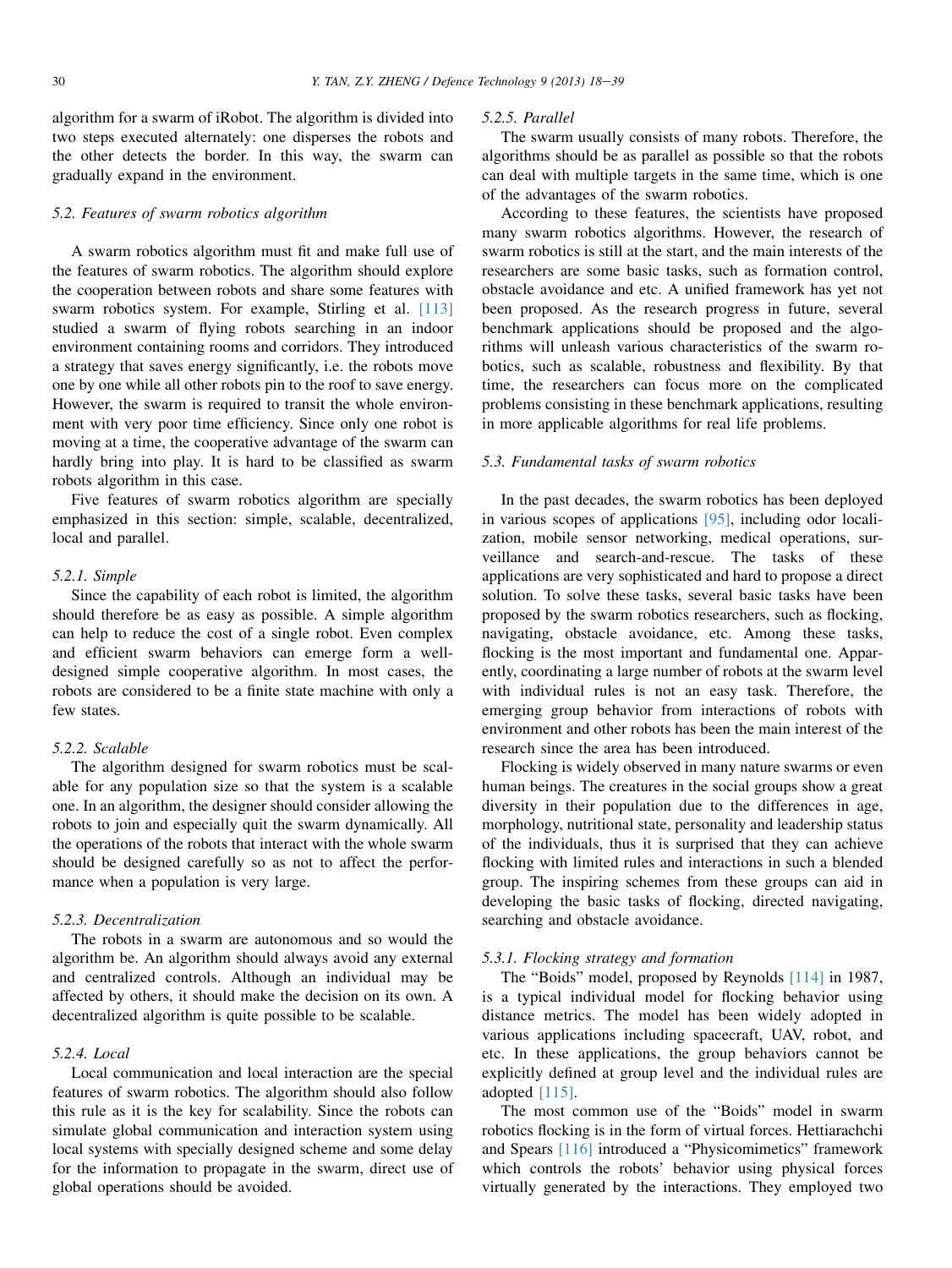types of forces from the physic laws: Newtonian Force Law and Lennard-Jones Force Law, and the swarms showed quite similar results with the real material following these laws in their simulation.

Moeslinger et al. [\[117\]](#page-19-0) proposed a flocking behavior for robots which interprets all the interactions as attraction and repulsion forces only. The forces are decided by whether the distance falls in attraction and repulsion zones. With different setup of two zones, they achieved flocking for a small group in a constrained environment.

Hashimoto et al. [\[118\]](#page-19-0) proposed a control algorithm for a swarm of robots based on the gravity center of the local swarms which are overlapped partially to increase the stability of the whole swarm. Local forces such as attraction and repulsion are also applied to each robot to increase the stability of the local swarm and thus the entire swarm.

Lawton et al. [\[119\]](#page-19-0) presented a behavior-based approach to formation maneuvers. They decomposed complex formation maneuvers into a sequence of maneuvers between formation patterns. They presented three formation control strategies to deal with different topologies and purposes.

Although most models in swarm robotics assume that the individuals interact with all their neighbors within certain distance, some biological researches provide a new idea. By reconstructing the three dimensional positions of a few thousands of birds during flocking, Ballerini et al. [\[120\]](#page-19-0) showed that the interaction does not depend on the metric distance, but rather on the topological distance with six to seven neighbors on average. Various computer simulations in computer also show that a topological interaction grants significantly higher cohesion of the aggregation compared with a standard metric one.

Based on such observation, some researchers also proposed selecting strategies before interacting with nearby robots so that only a fixed number of neighbors are used. Lee and Chong [\[121\]](#page-20-0) proposed a flocking control inspired from the fish schools. They selected two neighbors for team maintenance and local interactions. Ercan et al. [\[122\]](#page-20-0) introduced a regular tetrahedron formation strategy for selecting three neighbors that forms the best tetrahedron to ensure formation.

Miyagawa [\[123\]](#page-20-0) has shown that the swarms can flock without distance information. He utilized a strategy inspired from tau-margin, assuming the animals especially birds perceive time to contact rather than distance. The robots in the swarm are equipped with light bulbs of 10W so as to perceive tau-margin by utilizing optical inverse square law.

Barnes et al. [\[115\]](#page-19-0) presented a method for organizing a swarm of unmanned vehicles into a user-defined formation by utilizing artificial potential fields generated from normal and sigmoid functions. The potential functions along with nonlinear limiting functions are used to control the shape of swarm to user desired geometry.

# 5.3.2. Directed flocking

Besides the flocking strategy, the direction control in flocking is the most concern in flocking research and has been widely adopted in navigation, migration and searching applications. Until now, a large number of researches have been made on directing the swarm with target positions and propagating information in the swarm.

5.3.2.1. Informed individual. A common and naive strategy of direct flocking is the "informed individual". It was first observed in nature swarms by Couzin and his colleagues [\[124\]](#page-20-0), who conducted a study on effective leadership and decision-making in animal groups and published their work in Nature. In their experiment, only a few of the individuals in the group are aware of the target direction. The results demonstrate that these informed individual can lead the whole group towards the destination. Later, Correll, et al. [\[125\]](#page-20-0) utilized such scheme in cow herd to guild the swarm.

From then on, the similar schemes have been also introduced to swarm robotics. McLurkin [\[126\]](#page-20-0) developed a strategy in his mater thesis for the task of following the leader with a linear formation. The robots line up in the topology, follow the predecessors and guide the successors. The leader is guided by other controls for the final destination of the group. The group forms the line without any external orders and can handle the obstacles in the environment and the communication failures that may encounter.

Nasseri and Asadpour [\[127\]](#page-20-0) investigated the controlling effects of a swarm with only a small fraction of robots having the knowledge of final goal. The informed robots cannot transmit information directly, yet the swarm can flock towards the desired target in simulation. They also investigated how the parameters can influence on the performance.

A self-organized flocking behavior for a swarm of robots was presented by Turgut et al. [\[128\]](#page-20-0) without using the emulated sensors or the priori knowledge of the destination. The simulation shows that, with only local interactions, the robots can share a common flocking direction in a selforganized process until the sensing noise exceeds to a certain extent. In their follow-up work [\[129\]](#page-20-0), they studied how the swarm can be steered toward a desired direction by guiding some of individuals externally. The results are qualitative in accordance with the ones that were predicted using modal in Ref. [\[124\]](#page-20-0) model. The two works were evaluated in both physical systems and simulations in an environment with obstacles.

Stranieri [\[130\]](#page-20-0) studied the self-organized flocking behaviors of two types of robots: aligning and non-aligning. An aligning robot has the ability to agree on a common heading direction with its neighbors. A heterogeneous swarm of these two kinds of robots can achieve good flocking performance in simulation if the motion control strategy and interact mechanisms are carefully designed.

5.3.2.2. Potential field functions. Another commonly used swarm formation control strategy is the potential field function. Ge and Fua [\[131\]](#page-20-0) presented a scalable and flexible approach to effectively control the formation of a group of robots. They introduced the artificial potential trenches and represented the formation structures in terms of queues and vertices, rather than with nodes. The robots are attracted to and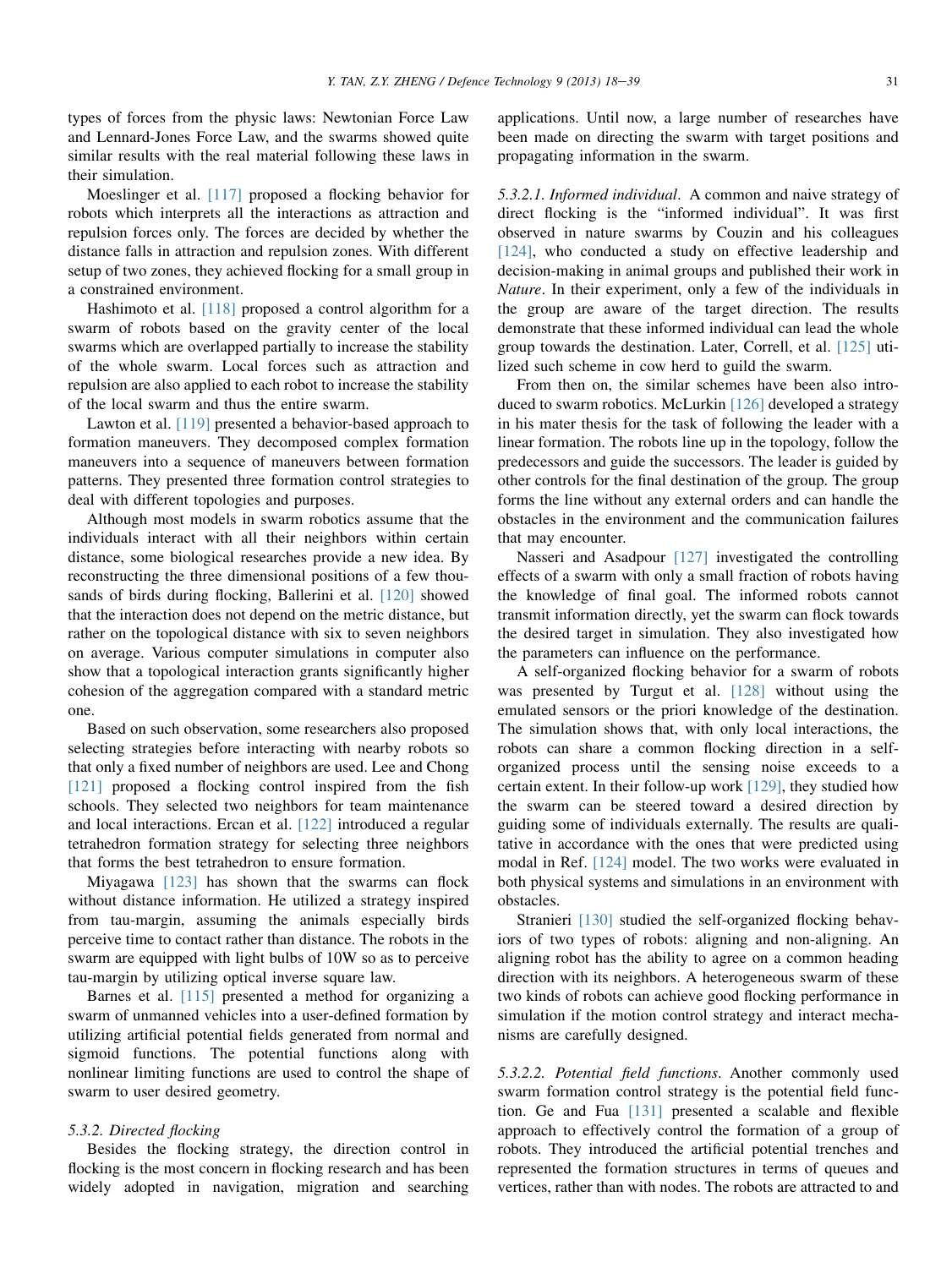move along the bottom of the potential trench and distribute with respect to the density nearby automatically. In their follow up work, Fua et al. [\[132\]](#page-20-0) investigated the operation of the queue-formation structure with limited communication. Information interaction is classified as two scales: the fasttime and slow-time scale. The former scale involves only local real time communication, and in the latter scale, information is less demanding and can be collected over a longer time from the swarm. In this way, the swarm is incrementally guided into the specific formation in a more efficient manner.

The aggregation, foraging, and formation control of robots were investigated by Gazi et al. [\[133\]](#page-20-0), which are controlled by using artificial potential and sliding mode. They considered a significantly more realistic and more difficult setting with nonholonomic unicycle agent dynamics models compared with other studies.

Blach and Hybinette [\[134\]](#page-20-0) presented a new class of potential functions for navigating the swarm towards a goal location in obstacle environment. The approach is inspired by the same way that molecules "snap" into place as they form crystals and the swarm can arrange themselves in a geometric formation.

#### 5.3.3. Positioning and navigation

In flocking and migration, the positioning of goal, nearby robots and various obstacles in the fields is also an important task. In the application taking place in the large outdoor environment, the global positioning is expensive and requires more hardware, which is unaffordable for swarm robotics. Thus, the local positioning in flocking should be specially focused.

5.3.3.1. Navigation. Rothermich et al. [\[135\]](#page-20-0) developed a distributed localizing and mapping method based on a swarm of iRobots. Since the swarm does not share a global coordinating system, the swarm should gather and move together to maintain a virtual system. In the swarm, some robots serve as the beacons if they run into a newly searched area, and they turn back to the role of mapping and searching if there are already enough beacons nearby. With such scheme, the swarm can maintain the coordinating system to draw the map with high accuracy in a distributed way.

Correll and Martinoli [\[136\]](#page-20-0) developed an intelligent inspection system with on-board local sensors. In their proposed strategy, part of the robots in the swarm act as the beacons, and the strategy is compared to other beaconless approaches. They also analyzed the system with probabilistic microscopic and macroscopic models.

Spears et al. [\[137\]](#page-20-0) developed a relative localization module for determining the positions of nearby robots based on trilateration for searching problems. The robots identify the nearby robots with three marking points equipped physically on robots to match the distance and direction of their neighbors. This strategy is fully distributed, scalable, inexpensive and robust. The system provides a framework for both localization and information exchange.

Stirling et al. [\[138\]](#page-20-0) presented a new autonomous flight methodology for autonomous navigation and goal directed flight in unknown indoor environments using a swarm of flying robots. The approach is entirely decentralized and relies only on local sensing without global positioning, communication, or prior information about the environment.

Marjovi et al. [\[139\]](#page-20-0) proposed a navigation method by guiding the swarm using wireless connections when the odor sources are searched. At least three individuals in the swarm act as the beacons which broadcast the coordinates to the whole swarm to maintain a global coordinate system while the others search for the odor. The shortcoming of this research is that the beacons are broadcasting the coordination in a large area while other robots should detect the distance with the beacons from a long distance, which requires expensive hardware.

5.3.3.2. Simulating ant colonies. Ant colonies in the nature are famous for the navigation and migration behaviors with the help of pheromones. The researchers of the swarm robotics society employed such scheme into swarm robotics by simulating the pheromones using part of the robots in the swarm which serve as the beacons.

An interesting study was proposed by Sperati et al. [\[140\]](#page-20-0). In their experiment, a robotic swarm manages to collectively explore the environment, forming a path to navigate between two target areas, which are too distant to be perceived by an agent at the same time. The robots continuously move back and forth between the two locations while they interact with their neighbors. The behaviors of the robots are controlled by a neural network and the swarm evolves to optimize the path. They observed that the swarm finally converges to the shortest path. In their follow-up work, one of the schemes simulating ant colonies was proposed [\[141\]](#page-20-0). They searched for an efficient exploration and navigation strategy for the same problem. They evaluated one run of a robot through the time and distance spent to find the path and optimize the searching using the evolutionary methods. The final results show that the swarm has great flexibility and robustness.

Ducatelle et al. [\[142\]](#page-20-0) investigated how the simple local interactions between the robots of the different swarms can cooperate to solve the complex tasks by using eye-bots and foot-bots from the swarmanoid project. The foot-bots move back and forth between source and target and avoid the obstacles without any interaction with other foot-bots; the eyebots simulate the pheromones in the environment and guide passing by foot-bot with local direction. The eye-bots update the weights of the directions and move towards the optimized path to accelerate the searching process. Simulation results show that the system is capable of finding a shortest path and spreading in an automatic traffic.

#### 5.3.4. Obstacle avoidance

Obstacle avoidance is also considered an important basic task in the swarm robotics society. In most researches, some sort of potential functions has been applied to the robots. The swarm steers around the encountered obstacles according to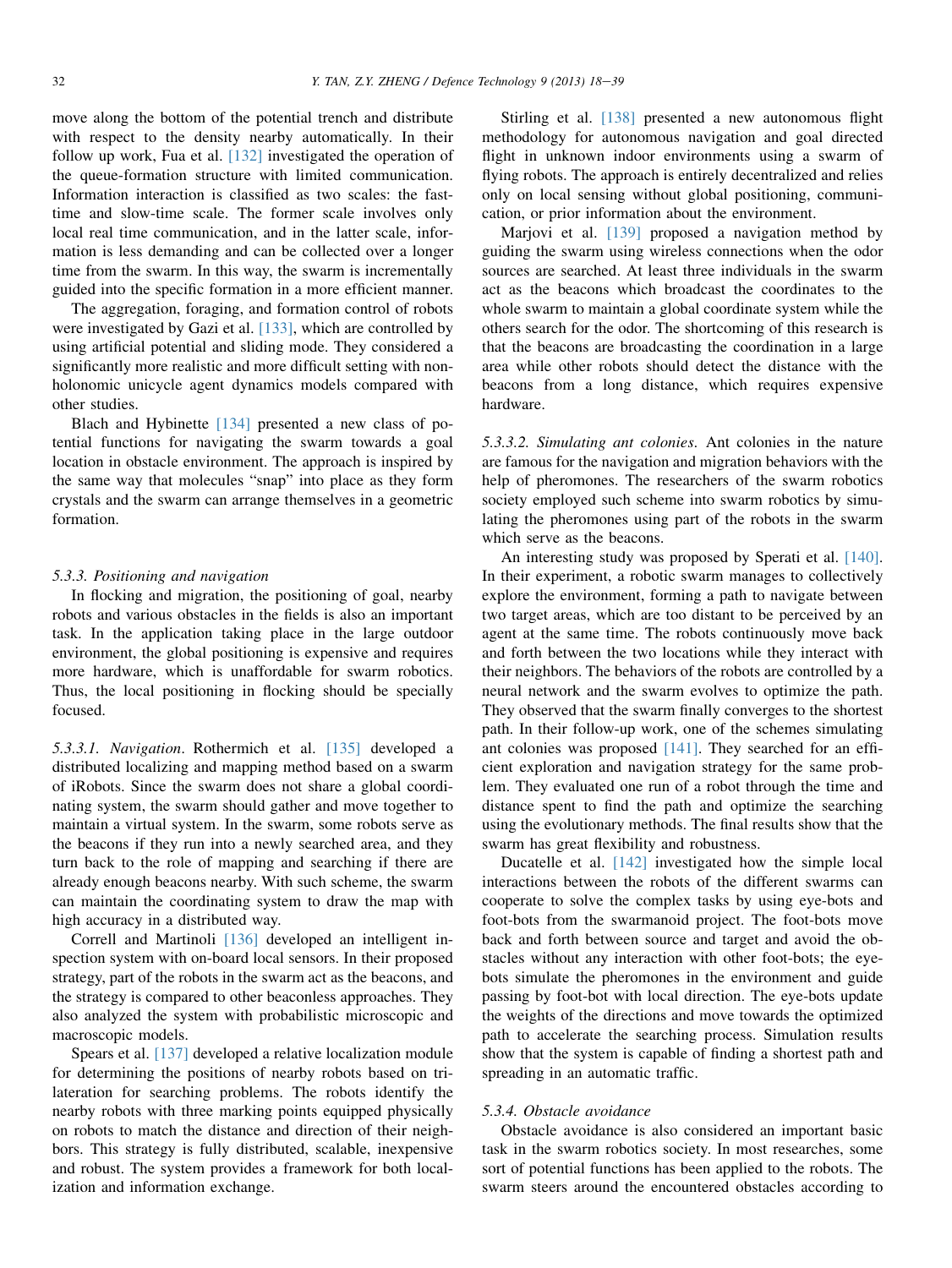the potential fields. Khatib [\[143\]](#page-20-0) first introduced this concept in real-time obstacle avoidance in 1986. He used a timevarying artificial potential field for moving obstacles. This solution successfully converted the traditionally high level planning problem into distributed real-time operations even in complex environment.

Some recent examples also used such scheme. Das et al. [\[144\]](#page-20-0) proposed an approach that switches between several controllers, depending on the state of the robot for obstacle avoidance. Shao et al. [\[145\]](#page-20-0) proposed a similar kinematic controller and modified the desired bearing to steer the robots around the obstacles. Do [\[146\]](#page-20-0) used a potential function for avoiding collisions within the swarm. The function alters the robots' trajectory if they are not at their heading direction. In Ref. [\[122\]](#page-20-0), the obstacles generate a virtual repulsive force similar to the mechanism in atomic nucleus, and the robots play the roles of electrons to fly around the nucleus.

Kurabayashi and Osagawa [\[147\]](#page-20-0) proposed formation transition and obstacle avoidance adapting to the geometrical features appearing in Delaunay diagram. The robots select their neighbors in the diagram by the proposed strategy and form a topology connecting all the individuals lead by a certain robot. The algorithm shows some flexibility but is vulnerable in robustness.

Min et al. [\[148\]](#page-20-0) proposed a new method for avoiding the obstacles in dynamic environment based on the second order motion model for robotics. A mathematical model based on the destination of robot, velocity and direction of obstacles was proposed and optimized using PSO. Simulation experiment shows that the method is better than the tradition artificial potential field methods, though it requires a large amount of computation since each robot maintains a PSO model separately.

#### 5.4. Swarm robotics searching algorithms

Currently, swarm robotic searching algorithm is one of the most concerns of the researchers besides those basic tasks mentioned in previous section. In this section, the searching strategies are classified in two types: one inspired from the swarm intelligence algorithms and the other inspired form other methods. These two types of algorithms are different in many aspects, such as searching scheme, target detection method and information exchange inside the swarm.

# 5.4.1. Inspired from swarm intelligence algorithms

From the general point of view, swarm optimization algorithms share several similarities with swarm robotics searching, e.g. searching for the best points using a swarm of individuals. Particle swarm optimization (PSO) is the swarm intelligence approach that is adopted mostly in the swarm robotics due to the great similarity with flocking and searching schemes. Besides PSO, other methods have also inspired many successful approaches, such as ant colony optimization (ACO) and glowworm swarm optimization (GSO). The scope of these approaches includes path finding, navigation, odor localization, etc.

The swarm intelligence shows great ability in scalable, flexibility and robustness and is suitable for real life applications with the aid of various existing strategies. However, the shortcomings of these algorithms are also introduced in the same time, e.g. large quantity of random moves, global interactions and especially tending to get trapped in the local minimal. Couceiro et al. [\[149\]](#page-20-0) proposed a RDPSO for solving the last issue. They divide the swarms into sub-swarms with dynamic topology updated in several iterations based on a reward and punishment mechanism. However, the sub-swarms are divided ignoring the distance metrics and escape the local minimum at the cost of global communication and coordinating system.

There exist three types of methods in using the swarm intelligence algorithms so far:

5.4.1.1. Optimizing the parameters. The first type of searching algorithms inspires the strategies from other methods with several parameters which are hard to be optimized, such as neural network or heuristic schemes. The swarm intelligence algorithms are employed to optimize these parameters.

Meng [\[150\]](#page-20-0) proposed a collective construction task for searching the randomly distributed building blocks and transporting these blocks to the predefined locations. The method employs the virtual pheromone trail for information exchange and the task allocation for cooperative transportation. A modified PSO was proposed to balance the exploration and exploitation in their work.

Pugh [\[151\]](#page-20-0) explored the use of PSO for the noisy problems of unsupervised robotic learning. He adapted a technique of overcoming noise from genetic algorithm (GA) and evaluated it on unsupervised learning of obstacle avoidance using a swarm of robots. In his follow-up work with Martinoli [\[152\]](#page-20-0), they presented an adaptive strategy for localization of multiple targets. The search algorithm is inspired from chemotaxis behavior in bacteria, and the algorithmic parameters are updated using PSO.

To overcome the weakness and difficulty of the logical design of behavioral rules, Oh and Suk [\[153\]](#page-20-0) proposed an artificial neural network controller that is applied to the mission of searching the obstructive areas using a swarm of UAVs. Genetic algorithm is applied to evolve the weights in the neural network which shows superior results to other controllers.

Yang and Li [\[154\]](#page-20-0) proposed a path planning algorithm based on improved PSO. The center of the path is described as cubic splines, and the path planning is equivalent to parameter optimization of these cubic splines. Results show that the obstacle avoiding paths can be optimized using such scheme.

5.4.1.2. Modeling the individual behaviors. In this type of algorithms, each robot is regarded as a particle or agent correspondingly in the swarm intelligence algorithm. The searching environment is normally interpreted as fitness values. The swarm uses the fitness to search for the targets.

Pugh and Martinoli [\[155\]](#page-20-0) explored the possibility of adopting PSO strategies in swarm robotics searching directly.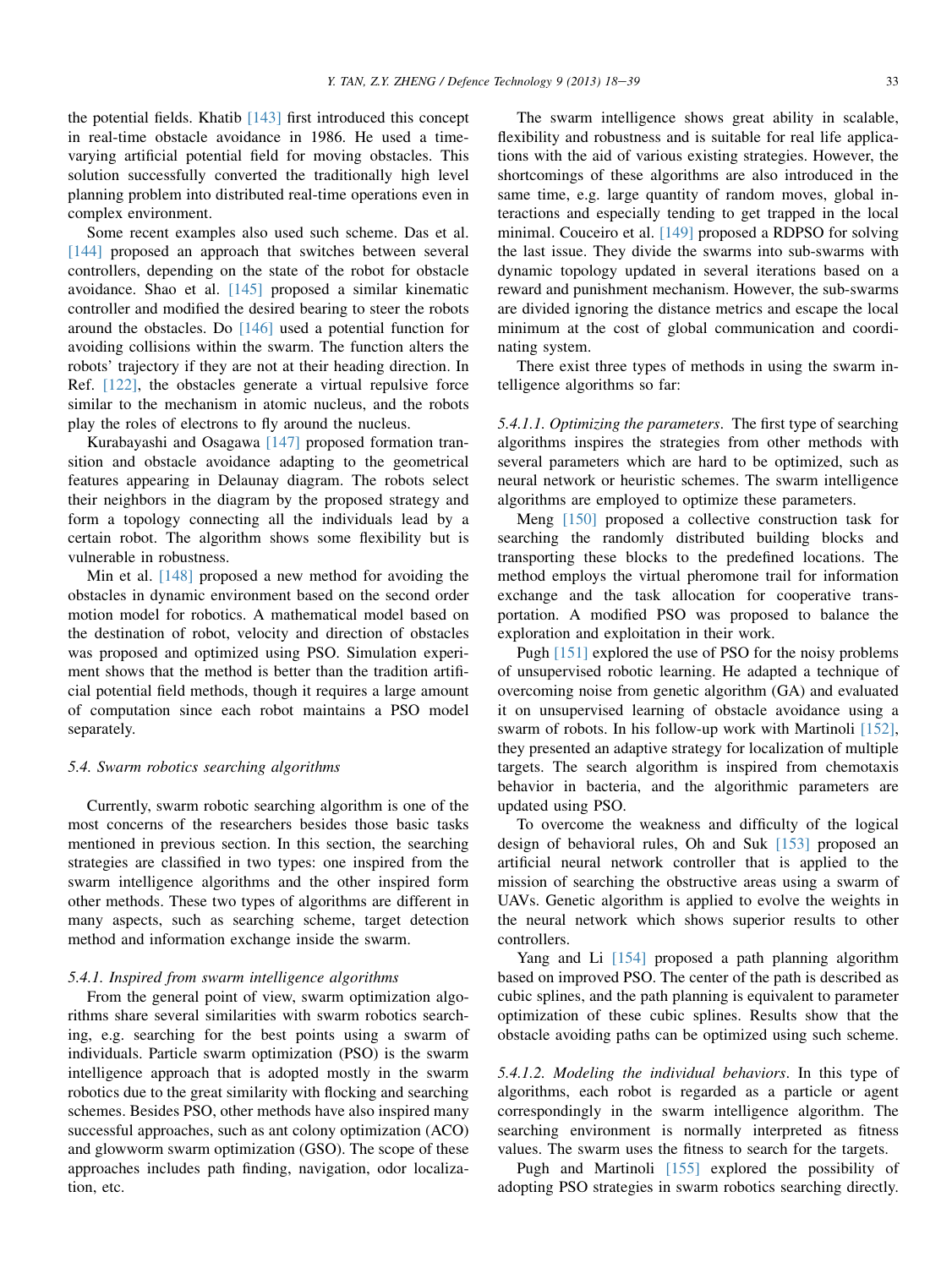Each robot is regarded as a particle and various neighborhood topologies, and PSO update strategies are verified. In their follow-up work [\[156\]](#page-20-0), they designed an effective algorithm that allows a swarm of robots to work together to find the targets. They proposed the techniques inspired from PSO modified to mimic the swarm robotics search process. Analysis of parameters and setups in the model are also presented at an abstracted level.

Marques et al. [\[29\]](#page-18-0) presented a PSO inspired algorithm for searching the odor sources in a large search space. The robots try to repulse each other when no chemical cue exists nearby to improve the swarm performance. Hereford [\[157\]](#page-20-0) applied PSO on a swarm of robots searching for the light spots in a room containing the obstacles. Each robot is regarded as a particle and broadcasts its information to the whole swarm. The shortcoming of the experiment is that it only considers three robots with a large amount of global communication to maintain the global best of the swarm.

Derr and Manic [\[158\]](#page-20-0) considered problem of exploring an unknown environment to find the targets at the unknown locations. They used PSO with a novel adaptive RSS weighting factor to locate targets. Zhu et al. [\[159\]](#page-20-0) presented a PSOinspired search algorithm that coordinates the robots to find the targets without precise global information. They also introduced a Cartesian geometry based method for unifying the relative coordinate systems to improve robustness and efficiency.

Zhang et al. [\[160\]](#page-20-0) proposed a strategy based on modified glowworm swarm optimization for multiple odor source localization. This strategy includes global random search and local GSO based search. A discovered source is marked as forbidden area to ensure that the swarm does not locate this source again.

An interesting resource exploration task on Mars was imagined by Kisdi and Tatnall [\[161\].](#page-20-0) They suppose the situation that a lander leads a swarm of workers who cannot interact with each other. The lander is unable to move and serves as a shared memory as well as the coordinator of the swarm. The workers search in the environment in the area ordered by the lander and return their results back to the lander. The scheme of the lander is similar with that of maintaining the archives in multi-objective search in swarm intelligence. Human interaction is also available at the lander to mark the interesting areas.

5.4.1.3. Mixing two methods above. Some algorithms try to use the swarm intelligence model and optimize the parameters using swarm intelligence in the same time. Doctor [\[162\]](#page-20-0) proposed a method utilizing two layers of PSO for controlling the unmanned mobile robots in target tracing application. The robots are controlled by the schemes in inner layer of the PSO and the parameters of inner layer are optimized by the outer layer. Signal intensity from targets is defined as the fitness to search for the swarm.

The solutions for real-time uniform coverage tasks in military applications under the harsh and bandwidth limited conditions were proposed by Conner et al. [\[163\]](#page-20-0). They encode each robot as a genome and exchange speed and direction with neighbors. A force-based genetic algorithm is used at the swarm level to determine the behavior of each robot under the threats of hostile attack, obstacles and intermittent stoppage of communication. The swarm always tries to rearrange the positions to compensate for the missing robots.

#### 5.4.2. Inspired from other methods

Olfaction is a common ability that the animals use in their everyday activities, such as hunting, mating, interacting and evading the predators. Such schemes inspired from the animals have been widely used in the swarm robotics applications, such as localization of odor sources, which have attracted a growing interest in the areas such as anti-terrorist, location of toxic or harmful gas leakage, checking for contraband, exploration of mineral resources in dangerous areas and search-and-rescue in collapsed building [\[164\].](#page-20-0)

A common olfaction based algorithms can be decomposed into three or four sub procedures first proposed by Hayes [\[165\]](#page-21-0) and Li [\[166\].](#page-21-0) The swarm first searches for a plume and follows the plume to the odor source once a plume is located. The subprocedures are different from other approaches such as gradient descent method [\[167\]](#page-21-0), zigzagging method [\[168\],](#page-21-0) and upwind method [\[169\].](#page-21-0)

Cui et al. [\[170\]](#page-21-0) proposed a biasing expansion swarm approach to collaboratively search and locate various number of emission sources in an unknown area using a swarm of simple robots. Jatmiko et al. [\[171\]](#page-21-0) provided a model of odorgated rheotaxis combined with chemotaxic and anemotaxic (upstream) methods to solve the odor source localization problems. The combined model can achieve high accuracy in real life scenarios containing dynamic sources, random winds and obstacles.

Russell et al. [\[172\]](#page-21-0) summarized and compared the implementation and evaluation of four chemotaxis algorithms which provide fast, simple and cost-effective solutions for olfaction based searching applications in obstructive environments. They listed the details of the algorithms together with typical results of these algorithms obtained in both simulated and practical experiments.

Besides olfaction, other searching applications and strategies have been also proposed. Varela et al. [\[173\]](#page-21-0) developed an algorithm for coordinating a group of UAVs to monitor the environment. The UAV swarm can locate the undesired phenomenon. The UAVs compare the average fitness of last five iterations with their neighbors and select the direction of the best neighbor to search in the next iteration. They validated the algorithm in real UAVs monitoring and industrial area.

Wu and Zhang [\[174\]](#page-21-0) developed a switching strategy for locating a local minimum in an unknown noisy scalar field. Robots will switch to cooperative exploration only when they are not able to converge to a local minimum at a satisfying rate according to a cooperative filter. The switching strategy can result in faster convergence and is robust to unknown noise and communication delay.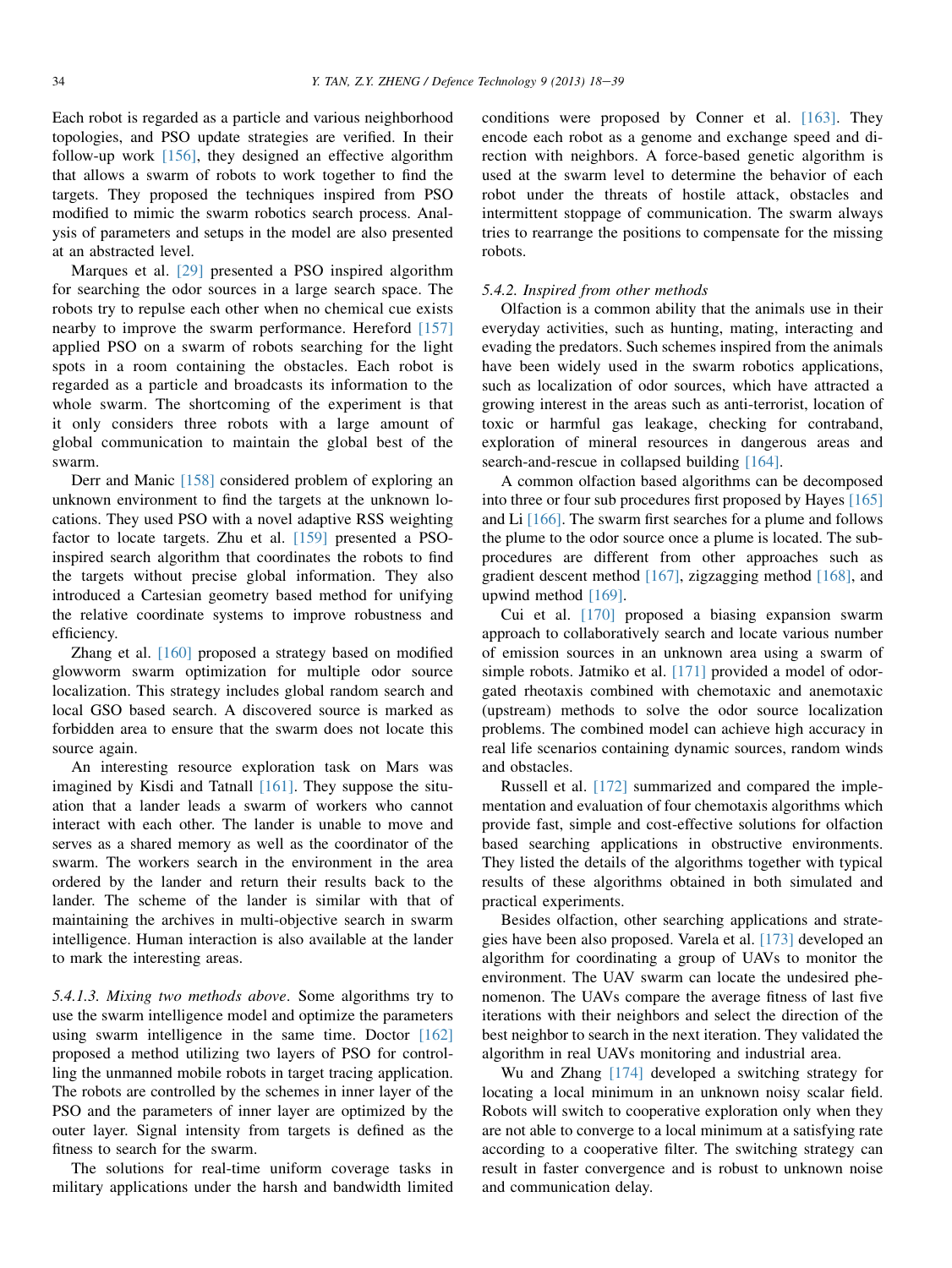<span id="page-17-0"></span>A robust-satisficing approach based on info-gap theory was suggested as a solution for a spatial search-planning problem by Sisso et al. [\[175\].](#page-21-0) The swarm is given uncertain prior information data with severe errors. The proposed method shows great superior in robustness to the expected-utility maximizing strategy.

Lee and Ahn [\[176\]](#page-21-0) proposed a foraging algorithm specially focused on energy efficiency. Through adding several temporal storage stations in the environment the swarm can improve the searching efficiency since the robot will move a shorter distance to the storage before next forage. The swarm is divided into two parts, one part searches for the food and sends the food to the nearest station, while others transfer the food from the station to the nest. In this way, both time and energy efficiency are improved although several prior knowledge about the environment is required.

Besides these common methods, other strategies were also proposed by the researchers. Nouyan and Dorigo [\[177\]](#page-21-0) proposed a chain based path formation algorithm to generate a chain of robots from nest to a destination unknown to the swarm. In their method, each robot is regarded as a finite state machine with only three states: explore, search and chain. The robot explores in the field for any existing chains, searches for the end and joins. With limited sensing and communication, the swarm can chain up with great robustness and scalability. In their follow-up study [\[178\]](#page-21-0), they extend the task by transporting the target back to the nest. The robots have to work together and pull the target along the chain back to the nest while the chaining robots will join the transportation after the target passes them. Their work is one of the most complicated tasks that have ever been considered in self-organizing robot swarms in the real life projects.

#### 6. Conclusions

Swarm robotics is a relatively new researching area inspired from swarm intelligence and robotics. Although a number of researches have been proposed, it's still quite far for practical application. The authors hereby proposed several fundamental problems to solve in future before the system can really be adopted in everyday life. How can the cooperative schemes inspired from the nature swarms integrate with the limited sensing and computing abilities for a desired swarm level behavior? How to describe the swarm robotics system in a mathematical model which can predict the system behaviors at both individual and swarm level? How to propose a new and general strategy that can take full advantage of the swarm robotics system? And finally, how to design a swarm of robots with low cost and limited abilities which has the potential to show great swarm level intelligence through carefully designed cooperation?

Besides the cooperative algorithms to provide control for the swarm, the manufacturing is a fundamental need for developing the swarm robotics systems. With the help of advance in Micro Electro Mechanical technology in the aspects of mechanical transmission, sensors, actuators and electronic components, the size and cost of robots have been significantly reduced. The authors believe that the progresses of hardware technology and cooperative schemes in both biology and swarm intelligence in future will boost the development of swarm robotics systems.

## Acknowledgment

We would like to thank the National Natural Science Foundation of China under Grant (61375119, 61170057, 60875080) for the Support.

#### References

- [1] Bonabeau E, Dorigo M, Theraulaz G. From natural to artificial swarm intelligence. Oxford: Oxford University Press; 1999.
- [2] Camazine S, Deneubourg JL, Frank NR, Sneyd J, Theraulaz G, Bonabeau E. Self-organization in biological systems. Princeton: Princeton University Press; 2003.
- [3] Vittoria  $\tilde{A}K$ , Talbotb G, Gautraisb J, Fourcassiéb V, Araújoa AFR, Theraulazb G. Path efficiency of ant foraging trails in an artificial network. J Theor Biol 2006;239:507-15.
- [4] Theraulaz G, Gautrais J, Camazine S, Deneubourg JL. The formation of spatial patterns in social insects: from simple behaviours to complex structures. philosophical transactions of the Royal Society of London. Series a: mathematical. Phys Eng Sci 2003;361(1807):1263-82.
- [5] Beshers SN, Fewell JH. Models of division of labor in social insects. Annu Rev Entomol 2001;46:413-40.
- [6] Barbaro A, Einarsson B, Birnir B, Sigurðsson S, Valdimarsson H, Pálsson ÓK, et al. Modelling and simulations of the migration of pelagic fish. ICES J Mar Sci: Journal du Conseil 2009;66(5):826-38.
- [7] Thorup K, Alerstam T, Hake M, Kjellén N. Bird orientation: compensation for wind drift in migrating raptors is age dependent. Proc Biol Sci 2003;270(Suppl. 1):S8-11.
- [8] Menzel R, Giurfa M. Cognitive architecture of a mini-brain: the honeybee. Trends Cogn Sci  $2001;5(2):62-71$ .
- [9] Shapiro JA. Thinking about bacterial populations as multicellular organisms. Annu Rev Microbiol  $1998;52(1):81-104$ .
- [10] Costerton JW, Lewandowski Z, Caldwell Douglas E, Korber DR, Lappin-Scott HM. Microbial biofilms. Annu Rev Microbiol 1995;49(1):711-45.
- [11] Bone Q. Biology of fishes. England: Taylor & Francis; 2008.
- [12] Pitcher TJ, Magurran AE, Winfield IJ. Fish in larger shoals find food faster. Behav Ecol Sociobiol  $1982;10(2):149-51$ .
- [13] Moyle Peter B, Cech Joseph J. Fishes: an introduction to ichthyology. Prentice Hall; 1988.
- [14] Jackson DE, Ratnieks FL. Communication in ants. Curr Biol  $2006;16(15):570-4.$
- [15] Goss S, Aron S, Deneubourg JL, Pasteels JM. Self-organized shortcuts in the argentine ant. Naturwissenschaften  $1989;76(12):579-81$ .
- [16] Ravary F, Lecoutey E, Kaminski G, Châline N, Jaisson P. Individual experience alone can generate lasting division of labor in ants. Curr Biol  $2007;17(15):1308-12.$
- [17] Buhl J, Sumpter DJT, Couzin ID, Hale JJ, Despland E, Miller ER, et al. From disorder to order in marching locusts. Science 2006;312(5778):1402-6.
- [18] Wallraff HG, de Waal Frans BM. Avian navigation: pigeon homing as a paradigm. Germany: Springer; 2005.
- [19] Parr Lisa A, Winslow James T, Hopkins William D, de Waal Frans BM. Recognizing facial cues: individual discrimination by chimpanzees (pan troglodytes) and rhesus monkeys (macacamulatta). J Comp Psychol 2000;114(1):47-60.
- [20] Parr LA, de Waal FB. Visual kin recognition in chimpanzees. Nature 1999;399(6737). 647-647.
- [21] Dyer JRG, Ioannou CC, Morrell LJ, Croft DP, Couzin ID, Waters Dean A, et al. Consensus decision making in human crowds. Anim Behav 2008;75(2):461-70.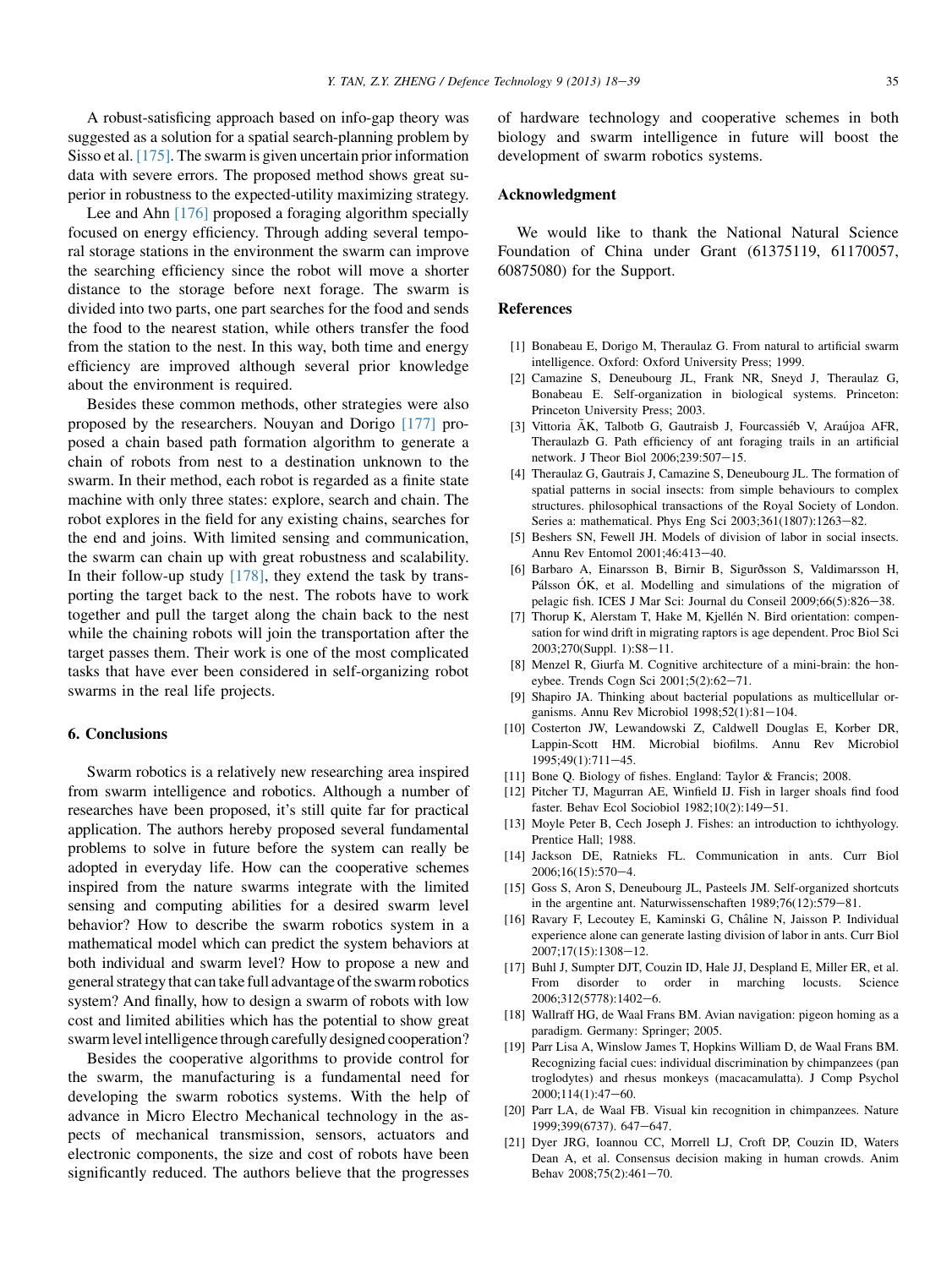- <span id="page-18-0"></span>[22] Garnier S, Gautrais J, Theraulaz G. The biological principles of swarm intelligence. Swarm Intell  $2007;1(1):3-31$ .
- [23] Wang M, Zhu YL, HE XX. A survey of swarm intelligence. Comput Eng  $2005;31(22):194-6$  [in Chinese].
- [24] Büchner L. La vie psychique des bêtes. Paris: C Reinwald; 1881.
- [25] Reeve HK, Gamboa GJ. Queen regulation of worker foraging in paper wasps: a social feedback control system (polistesfuscatus, hymenoptera: Vespidae). Behaviour 1987;102(3/4):147-67.
- [26] Jha S, Casey-Ford RG, Jes SP, Thomas GP, Rita C, David CQ, et al. The queen is not a pacemaker in the small-colony wasps polistes instabilis and p dominulus. Anim Behav  $2006;71(5):1197-203$ .
- [27] Deneubourg JL, Pasteels JM, Verhaeghe JC. Probabilistic behaviour in ants: a strategy of errors. J Theor Biol  $1983;105(2):259-71$ .
- [28] Stormont DP. Autonomous rescue robot swarms for first responders. In: Proceedings of the 2005 IEEE international conference on computational intelligence for homeland security and personal safety. IEEE; 2005. p.  $151-7$ .
- [29] Marques L, Nunes U, de Almeida AT. Particle swarm-based olfactory guided search. Auton Robots  $2006;20(3):277-87$ .
- [30] Acar EU, Choset H, Zhang YG, Schervish M. Path planning for robotic demining: robust sensor-based coverage of unstructured environments and probabilistic methods. Int J Robot Res  $2003;22(7-8):441-66$ .
- [31] Kantor G, Singh S, Ronald Peterson, Rus D, Das A, Kumar V, et al. Distributed search and rescue with robot and sensor teams. In: The 5th international conference on field and service robotics, vol. 24. Germany: Springer; 2006. p. 529-38.
- [32] Zafar K, Qazi SB, Rauf BA. Mine detection and route planning in military warfare using multi agent system. In: Computer software and applications conference, 30th annual international, vol. 2. IEEE; 2006. p. 327-32.
- [33] Landis GA. Robots and humans: synergy in planetary exploration. Acta Astronautica 2004;55(12):985-90.
- [34] Xue SD, Zeng JC. Swarm robotics: a survey. Pattern Recognit Artif Intell 2008;21(2):177-85 [in Chinese].
- [35] Murphy RR, Kravitz J, Stover SL, Shoureshi R. Mobile robots in mine rescue and recovery. Robot Autom Mag IEEE 2009;16(2):91-103.
- [36] Spears WM, Spears DF, Heil R, Kerr W, Hettiarachchi S. An overview of physicomimetics. In: Swarm robotics, lecture notes in computer science, vol. 3342. Springer; 2005. p. 84-97.
- [37] Correll N, Martinoli A. Towards optimal control of self-organized robotic inspection systems. In: 8th International IFAC symposium on robot control. Citeseer; 2006.
- [38] Homepage of seaswarm project. [http://senseable.mit.edu/seaswarm/](http://senseable.mit.edu/seaswarm/index.html) [index.html](http://senseable.mit.edu/seaswarm/index.html).
- [39] Alexander S. Roombots: design and implementation of a modular robot for reconfiguration and locomotion. Lausanne: École Poly technique Fédérale de Lausanne; 2010.
- [40] English S, Gough J, Johnson A, Spanton R, Sun JA. Formica: a swarm robotics project. Technical report. University of Southampton; 2008.
- [41] Pettinaro GC, Kwee IW, Gambardella LM, Mondada F, Floreano D, Nolfi S, et al. Swarm robotics: a different approach to service robotics. In: Proceedings of the 33rd international symposium on robotics 2002. p.  $71-6$ .
- [42] Dorigo M, Bonabeau E, Theraulaz G. Ant algorithms and stigmergy. Future Gener Comput Syst  $2000;16(8):851-71$ .
- [43] Li X, Zai RW. Emergence-a new concept of system research. [J] Control Decis 1999;14(2):97-102 [in Chinese].
- [44] Cao YU, Fukunaga AS, Kahng A. Cooperative mobile robotics: a ntecedents and directions. Auton Robot  $1997;4(1):7-27$ .
- [45] Balch T. Communication, diversity and learning: cornerstones of swarm behavior. In: Swarm robotics, lecture notes in computer science, vol. 3342. Springer; 2005. p. 21-30.
- [46] Hawick KA, James HA, Story JE, Shepherd RG. An architecture for swarm robots. Wales: DHCP-121. University of Wales; 2002.
- [47] Dorigo M, Tuci E, Groß R, Trianni V, Labella TH, Nouyan S, et al. The swarm-bots project. In: Swarm robotics. Lecture notes in computer science, vol. 3342. Springer; 2005. p. 31-44.
- [48] Ranjbar-Sahraei B, Weiss G, Nakisaee A. A multi-robot coverage approach based on stigmergic communication. In: Multiagent system technologies. Lecture notes in computer science, vol. 7598. Springer; 2012. p. 126-38.
- [49] Payton D, Estkowski R, Howard M. Pheromone robotics and the logic of virtual pheromones. In: Swarm robotics. Lecture notes in computer science, vol. 3342. Springer; 2005. p. 45-57.
- [50] Grushin A, Reggia JA. Stigmergic self-assembly of prespecified artificial structures in a constrained and continuous environment. Integr Comput Aided Eng 2006;13(4):289-312.
- [51] Cortes J, Martinez S, Karatas T, Bullo F. Coverage control for mobile sensing networks. IEEE Trans Robot Autom  $2004:20(2):243-55$ .
- [52] Tan M, Fan Y, Xu GH. Research on control and co-operation for swarm robot systems. Robot 2001;23(2):178-82 [in Chinese].
- [53] Li JY, Chen HJ, Zhang XH, Deng ZQ. Localization technique of pipeline robot based on multi-sensor data fusion. Control Decis  $2006;21(6):661-5$  [in Chinese].
- [54] Kalra N, Martinoli A. Comparative study of market-based and threshold-based task allocation. In: Distributed autonomous robotic systems 7. Japan: Springer; 2006. p. 91-101.
- [55] Li L, Alcherio M, Abu-Mostafa YS. Learning and measuring specialization in collaborative swarm systems. Adapt Behav 2004;12(3-4):199-212.
- [56] Zhang YZ, Antonsson EK, Martinoli A. Evolving neural controllers for collective robotic inspection. In: Applied soft computing technologies, the challenge of complexity, advances in soft computing, vol. 34. Springer; 2006. p. 717-29.
- [57] Bayindir L, Sahin E. A review of studies in swarm robotics. Turk J Electr Eng  $2007;15(2):115-47$ .
- [58] Howard A, Matarić MJ, Sukhatme GS. An incremental self-deployment algorithm for mobile sensor networks. Auton Robot  $2002:13(2):113-26.$
- [59] Trianni V, Groß R, Labella TH, Sahin E, Dorigo M. Evolving aggregation behaviors in a swarm of robots. In: Advances in artificial life, lecture notes in computer science, vol. 2801. Springer; 2003. p.  $865 - 74$ .
- [60] Bahgeçi E, Sahin E. Evolving aggregation behaviors for swarm robotic systems: a systematic case study. In: Proceedings of swarm intelligence symposium. IEEE; 2005. p. 333-40.
- [61] Min HK, Wang ZD. Group escape behavior of multiple mobile robot system by mimicking fish schools. In: International conference on robotics and biomimetics. IEEE;  $2010$ . p.  $320-6$ .
- [62] Auke JI, Alcherio M, Aude B, Gambardella LM. Collaboration through the exploitation of local interactions in autonomous collective robotics. The stick pulling experiment. Auton Robot  $2001;11(2):149-71$ .
- [63] Kristina L, Alcherio M, Aram G. A review of probabilistic macroscopic models for swarm robotic systems. In: Swarm robotics, lecture notes in computer science, vol. 3342. Springer; 2005. p. 143-52.
- [64] Alcherio M, Kjerstin E, William A. Modeling swarm robotic systems: a case study in collaborative distributed manipulation. Int J Robot Res  $2004;23(4-5):415-36.$
- [65] Xue SD, Zeng JC. Control over swarm robots search with swarm intelligence principles. J Syst Simul  $2008;20(13):3449-54$  [in Chinese].
- [66] Dorigo M, Birattari M, Stutzle T. Ant colony optimization. Computational intelligence magazine, vol.  $1(4)$ . IEEE;  $2006$ . p.  $28-39$ .
- [67] Arora T, Moses ME. Ant colony optimization for power efficient routing in manhattan and non-manhattanvlsi architectures. In: Swarm intelligence symposium. IEEE;  $2009$ . p.  $137-44$ .
- [68] Borenstein J, Everett HR, Feng L, Wehe D. Mobile robot positioning: sensors and techniques. J Robot Syst  $1997;14(4):231-49$ .
- [69] Borenstein J, Everett HR, Feng L, Byrne RH. Where am I? sensors and methods for autonomous mobile robot positioning. Michigan: The University of Michigan; 1996.
- [70] Martinelli A, Pont F, Siegwart R. Multi-robot localization using relative observations. In: Proceedings of the 2005 IEEE international conference on robotics and automation. IEEE;  $2005$ . p.  $2797-802$ .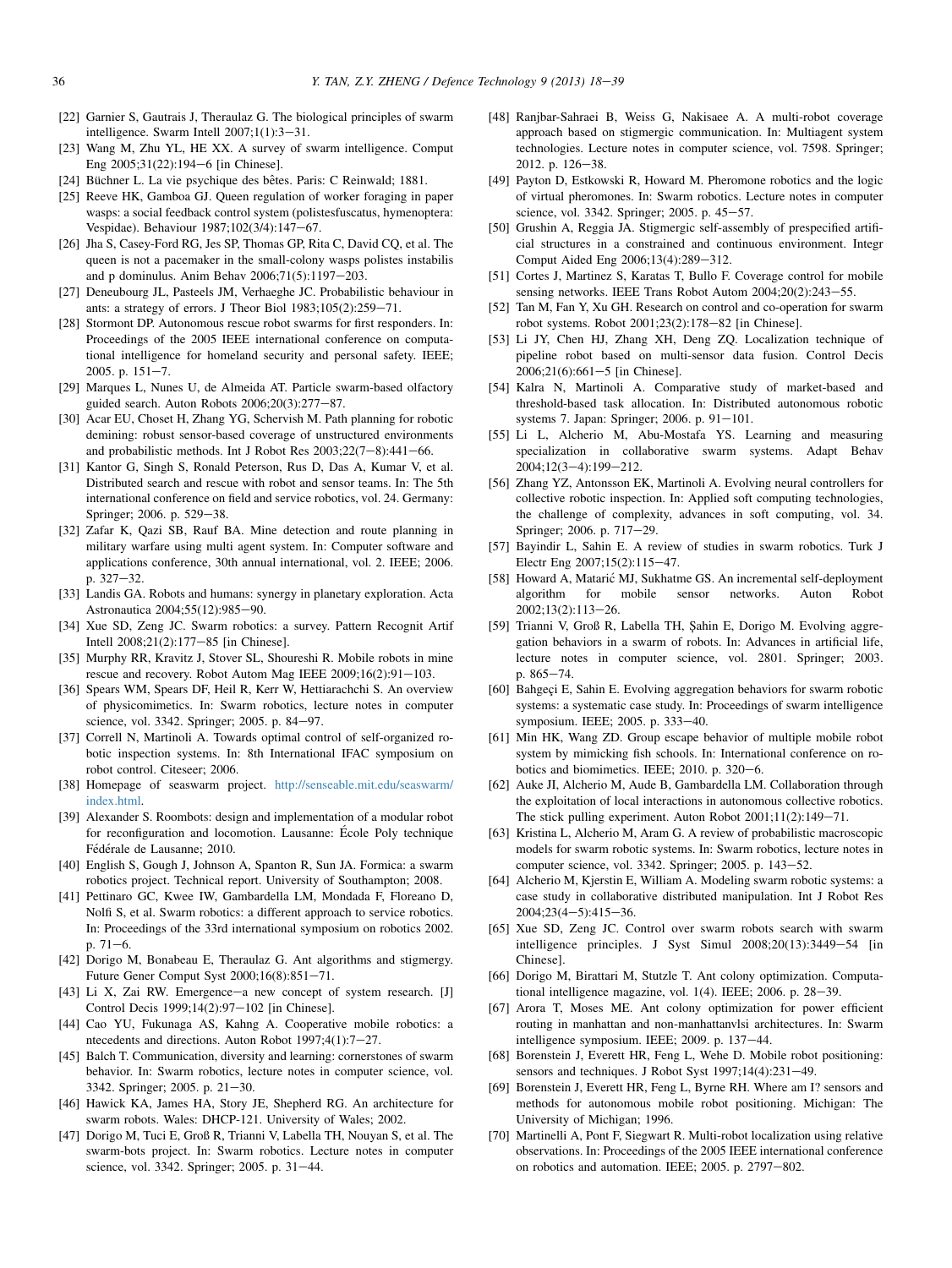- <span id="page-19-0"></span>[71] Wang L, Liu YH, Wan JW, Shao JX. Multi-robot cooperative localization based on relative bearing. Chin J Sens Actuators 2007;20(4):794-9 [in Chinese].
- [72] Jiang J, Zhao J, Li LK. Sound-based collaborative direction estimation for swarm robotic systems. Acta Automatica Sinica 2007;33(4):385-90 [in Chinese].
- [73] Pugh J, Martinoli A. Relative localization and communication module for small-scale multi-robot systems. In: Proceedings of 2006 IEEE international conference on robotics and automation. IEEE; 2006. p. 188-93.
- [74] Kelly I, Martinoli A. A scalable, on-board localisation and communication system for indoor multi-robot experiments. Sens Rev  $2004:24(2):167-80.$
- [75] Roberts JF, Stirling T, Zufferey JC, Floreano D. 3-d relative positioning sensor for indoor flying robots. [J] Auton Robot 2012;33:5-20.
- [76] Mondada F, Bonani M, Magnenat Stéphane, Guignard A, Floreano D. Physical connections and cooperation in swarm robotics. In: Proceedings of the 8th international conference on intelligent autonomous systems  $2004$ . p.  $53-60$ .
- [77] Wang JZ, Liu JJ. Infrared positioning and docking in self-reconfigurable microrobots. Trans Beijing Inst Technol  $2006;26(10):879-82$  [in Chinese].
- [78] Zhang HX, Wang W, Deng ZC, Zong GH, Zhang JW. A novel reconfigurable robot for urban search and rescue. Int J Adv Robot Syst 2006;3(4):359-66.
- [79] Nouyan S, Dorigo M. Chain formation in a swarm of robots. TR/IRI-DIA/2004-18. Bruxelles: UniversitéLibre de Bruxelles; 2004.
- [80] Nembrini J, Reeves N, Poncet E, Martinoli A, Winfield A. Mascarillons: flying swarm intelligence for architectural research. In: Proceedings in swarm intelligence symposium. IEEE;  $2005$ . p.  $225-32$ .
- [81] Payton D, Estkowski Regina, Howard Mike. Compound behaviors in pheromone robotics. Robot Auton Syst  $2003;44(3-4):229-40$ .
- [82] Chen SM, Fang HJ. Modeling and behavior analysis of large-scale social foraging swarm. Control Decis  $2005;20(12):1392-6$  [in Chinese].
- [83] Homepage of project si. [http://202.120.40.101/legacy\\_wiki/index.php/](http://202.120.40.101/legacy_wiki/index.php/Project_SI) [Project\\_SI](http://202.120.40.101/legacy_wiki/index.php/Project_SI).
- [84] Toshio F, Seiya N, Ki Yoshio, Buss M. Structure decision method for self organising robots based on cell structures-cebot. In: Proceedings of IEEE international conference on robotics and automation. IEEE; 1989. p. 695-700.
- [85] Beni G. The concept of cellular robotic system. In: Proceedings of international symposium on intelligent control. IEEE; 1988. p.  $57-62$ .
- [86] Hajime A, Akihiro M, Yoshiki I. Design of an autonomous and distributed robot system: actress. In: Proceedings, IEEE/RSJ international workshop on autonomous mobile robots and its applications 1989. p. 283-90.
- [87] Zhu Q. Design and implementation of swarm robots. Shanghai: Shanghai Jiao Tong University; 2011 [in Chinese].
- [88] David E. Programming the swarm. Virginia: University of Virginia; 2000.
- [89] Nikolaus C, Christopher C, Xavier R, Martinoli A. Self-organized embedded sensor/actuator networks for smartturbines. In: Proceedings of IROS 2006 workshop on network robot system: toward intelligent robotic systems integrated with environments 2006.
- [90] Wei HX, Chen YD, Tan JD, Wang TM. Sambot: a self-assembly modular robot system. IEEE/ASME Trans Mechatron 2011;16(4):745-57.
- [91] Pinciroli C. The swarmanoid simulator. Bruxelles: UniversitéLibre de Bruxelles; 2007.
- [92] Payton D, Daily M, Estowski R, Howard M, Lee C. Pheromone robotics. Auton Robot 2001;11(3):319-24.
- [93] Seyfried J, Szymanski M, Bender N, Estana R, Thiel M, Wörn H. The iswarm project: intelligent small world autonomous robots for micromanipulation. In: Swarm robotics, lecture notes in computer science, vol. 3342. Springer; 2005. p. 70-83.
- [94] Şahin E. Swarm robotics: from sources of inspiration to domains of application. In: Swarm robotics, lecture notes in computer science, vol. 3342. Springer; 2005. p. 10-20.
- [95] McLurkin J, Smith J. Distributed algorithms for dispersion in indoor environments using a swarm of autonomous mobile robots. In: Distributed autonomous robotic systems 6. Japan: Springer; 2007. p.  $399 - 408$ .
- [96] Francesco M, Michael B, Xavier R, Pugh J, Cianci C, Klaptocz A, et al. The e-puck, a robot designed for education in engineering. In: Proceedings of the 9th conference on autonomous robot systems and competitions. IEEE; 2009. p. 59-65.
- [97] Turgut AE, Çelikkanat H, Gökçe F, Şahin E. Self-organized flocking in mobile robot swarms. Swarm Intell  $2008;2(2):97-120$ .
- [98] Michael R, Christian A, Radhika N. Kilobot: a low cost scalable robot system for collective behaviors. In: IEEE International conference on robotics and automation. IEEE;  $2012$ . p.  $3293-8$ .
- [99] Shi ZG, Tu J, Zhang Q, Liu L, Wei JM. A survey of swarm robotics system. In: Advances in swarm intelligence, lecture notes in computer science, vol. 7331. Springer; 2012. p.  $564 - 72$ .
- [100] Michel O. Webots: professional mobile robot simulation. Int J Adv Robot Syst 2004;1(1):39-42.
- [101] Collett THJ, MacDonald BA, Brian PG. Player 2.0: toward a practical robot programming framework. In: Proceedings of the Australasian conference on robotics and automation  $2005$ . p.  $10-7$ .
- [102] Vaughan R. Massively multi-robot simulation in stage. Swarm Intell  $2008:2(2):189-208$ .
- [103] Nathan K, Andrew H. Design and use paradigms for gazebo, an opensource multi-robot simulator. In: Proceedings 2004 IEEE/RSJ international conference on intelligent robots and systems, vol. 3. IEEE; 2004. p. 2149-54.
- [104] Brett B, Erick T. Übersim: a multi-robot simulator for robot soccer. In: Proceedings of the second international joint conference on autonomous agents and multiagent systems 2003. p. 948-9.
- [105] Stefano C, Mike L, Wang JJ, Balakirsky S, Scrapper C. Usarsim: a robot simulator for research and education. In: IEEE international conference on robotics and automation. IEEE;  $2007$ . p.  $1400-5$ .
- [106] Homepage of enki. <http://gna.org/projects/enki/>.
- [107] Klein J, Spector L. 3D multi-agent simulations in the breve simulation environment. Artificial life models in software; 2009. p.  $1-79$ .
- [108] Homepage of v-rep project. [http://coppeliarobotics.com/index.html.](http://coppeliarobotics.com/index.html)
- [109] Trianni V, O'Grady R, Pini G, Brutschy A, Brambilla M, Mathews N, et al. Argos: a modular, multi-engine simulator for heterogeneous swarm robotics. In: IEEE/RSJ international conference on intelligent robots and systems. IEEE;  $2011$ . p.  $5027-34$ .
- [110] Tucker B. Teambots[CP]; 2000.
- [111] Dario F, Claudio M. Bio-inspired artificial intelligence: theories, methods, and technologies. Massachusetts: The MIT Press; 2008.
- [112] Abdelhak C, Ilhem K, Philippe G, Adel MA. Emergent complex behaviors for swarm robotic systems by local rules. In: IEEE workshop on robotic intelligence informationally structured space. IEEE; 2011. p.  $69 - 76$ .
- [113] Timothy S, Steffen W, Dario F. Energy-efficient indoor search by swarms of simulated flying robots without global information. Swarm Intell  $2010;4(2):117-43$ .
- [114] Reynolds CW. Flocks, herds and schools: a distributed behavioral model. ACM SIGGRAPH Comput Gr 1987;21(4):25-34.
- [115] Barnes LE, Fields Mary Anne, Valavanis Kimon P. Swarm formation control utilizing elliptical surfaces and limiting functions. IEEE Trans Syst Man Cybern B Cybern 2009;39(6):1434-45.
- [116] Hettiarachchi S, Spears William M. Distributed adaptive swarm for obstacle avoidance. Int J Intell Comput Cybern 2009;2(4):644-71.
- [117] Christoph M, Thomas S, Karl C. A minimalist flocking algorithm for swarm robots. In: Advances in artificial life. Darwin meets von Neumann, lecture notes in computer science, vol. 5778. Springer; 2011. p. 375-82.
- [118] Hashimoto H, Aso S, Yokota S, Sasaki A, Ohyama Y, Kobayashi H. Stability of swarm robot based on local forces of local swarms. In: Sice annual conference. IEEE; 2008. p. 1254-7.
- [119] Lawton Joanthan RT, Randal WB, Brett JY. A decentralized approach to formation maneuvers. IEEE Trans Robot Autom 2003;19(6):933-41.
- [120] Ballerini M, Cabibbo N, Candelier R, Cavagna A, Cisbani E, Giardina I, et al. Interaction ruling animal collective behavior depends on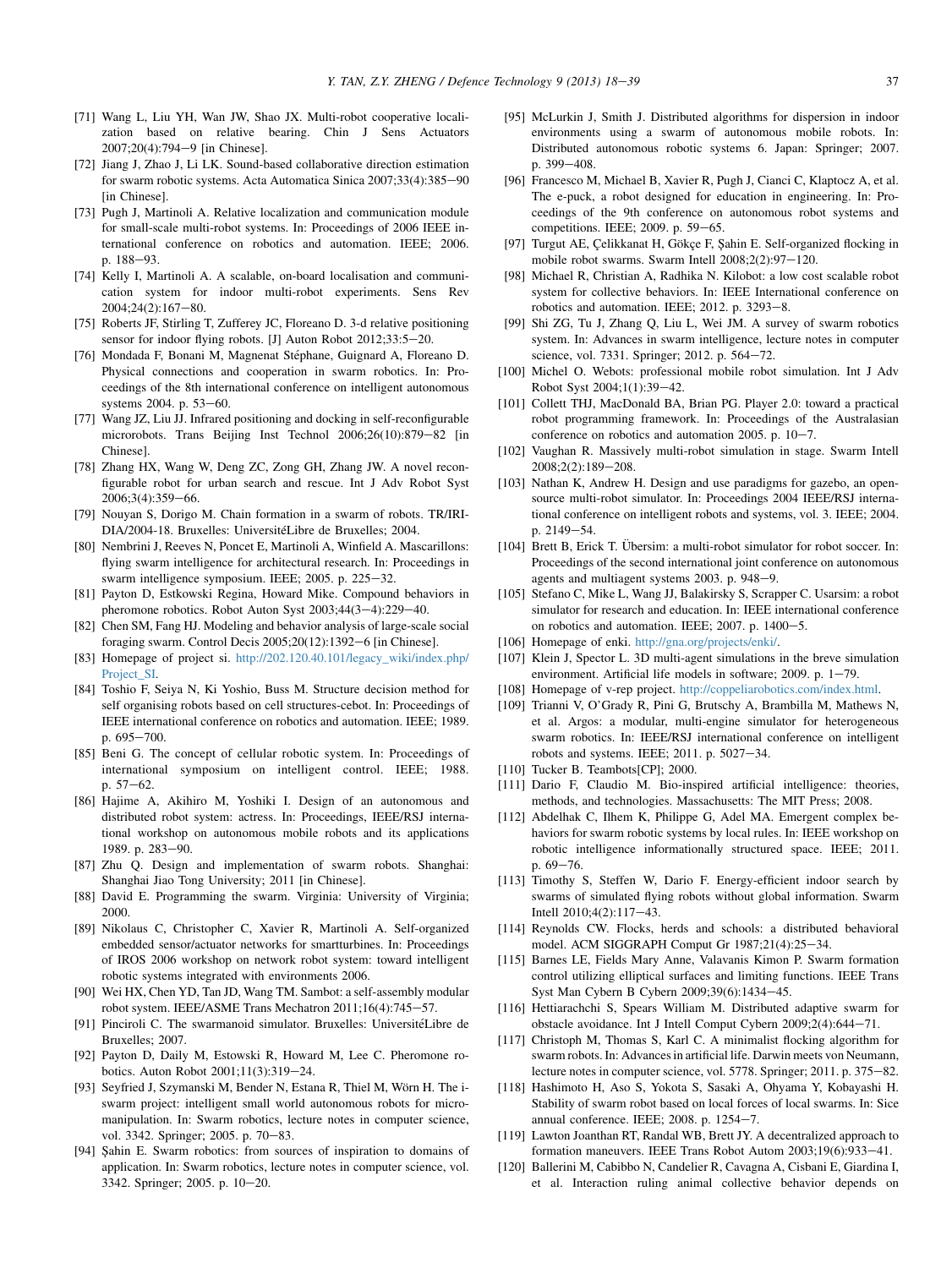<span id="page-20-0"></span>topological rather than metric distance: evidence from a field study. Proc Natl Acad Sci 2008;105(4):1232-7.

- [121] Geunho L, Nak YC. Flocking controls for swarms of mobile robots inspired by fish schools. In: In recent advances in multi robot systems. InTech; 2008. p. 53-68.
- [122] Fikret EM, Li X, Liang XM. A regular tetrahedron formation strategy for swarm robots in three-dimensional environment. In: Hybrid artificial intelligence systems, lecture notes in computer science, vol. 6076. Springer; 2010. p. 24-31.
- [123] Yodai M, Yuta K, Kazuyuki I. Realization of flock behavior by using tau-margin. In: International conference on control automation and systems. IEEE; 2010. p. 957-61.
- [124] Couzin ID, Krause J, Franks NR, Levin SA. Effective leadership and decision-making in animal groups on the move. Nature 2005;433(7025):513-6.
- [125] Nikolaus C, Mac S, Daniela R. Social control of herd animals by integration of artificially controlled congeners. In: From animals to animats 10, lecture notes in computer science, vol. 5040. Springer;  $2008.$  p.  $437-46.$
- [126] McLurkin JD. Stupid robot tricks: a behavior-based distributed algorithm library for programming swarms of robots. Massachusetts: Massachusetts Institute of Technology; 2004.
- [127] Nasseri MA, Asadpour M. Control of flocking behavior using informed agents: an experimental study. In: IEEE symposium on swarm intelligence. IEEE;  $2011$ . p.  $1-6$ .
- [128] Turgut A, Huepe C, Çelikkanat H, Gökçe F, Şahin E. Modeling phase transition in self-organized mobile robot flocks. In: Ant colony optimization and swarm intelligence, lecture notes in computer science, vol. 5217. Springer; 2008. p. 108-19.
- [129] Hande C, Erol S. Steering self-organized robot flocks through externally guided individuals. Neural Comput Appl 2010;9(6):849-65.
- [130] Alessandro S. Self-organizing flocking in behaviorally heterogeneous swarms. Bruxelles: UniversitéLibre de Bruxelles; 2011.
- [131] Sshuzhi SG, Fua CH. Queues and artificial potential trenches for multirobot formations. IEEE Trans Robot  $2005;21(4):646-56$ .
- [132] Fua CH, Ge SS, Do KD, Lim KW. Multirobot formations based on the queue-formation scheme with limited communication. IEEE Trans Robot 2007;23(6):1160-9.
- [133] Gazi V, Fidan B, SinanHanay Y, Ilter M, Köksal. Aggregation, foraging, and formation control of swarms with non-holonomic agents using potential functions and sliding mode techniques. Turk J Elec Engin  $2007;15(2):149-68.$
- [134] Balch T, Hybinette M. Social potentials for scalable multi-robot formations. In: Proceedings of IEEE international conference on robotics and automation, vol. 1. IEEE; 2000. p. 73-80.
- [135] Rothermich J, Ecemis M, Gaudiano P. Distributed localization and mapping with a robotic swarm. In: Swarm robotics, lecture notes in computer science, Springer, 200, 3342: 58-69.
- [136] Nikolaus C, Alcherio M. Modeling and analysis of beaconless and beacon-based policies for a swarm-intelligent inspection system. In: Proceedings of the 2005 IEEE international conference on robotics and automation. IEEE; 2005. p. 2477-82.
- [137] Spears WM, Hamann JC, Maxim PM, Kunkel T, Heil R, Zarzhitsky D, et al. Where are you?. In: Swarm robotics, lecture notes in computer science, vol. 3342. Springer; 2007. p. 129-43.
- [138] Stirling T, Roberts J, Zufferey J, Floreano D. Indoor navigation with a swarm of flying robots. In: IEEE international conference on robotics and automation. IEEE;  $2012$ . p.  $4641-7$ .
- [139] Marjovi A, Nunes J, Sousa P, Faria R, Marques L. An olfactory-based robot swarm navigation method. In: IEEE international conference on robotics and automation. IEEE; 2010. p. 4958-63.
- [140] Sperat V, Triann V, Nolfi S. Evolution of self-organised path formation in a swarm of robots. Swarm Intell  $2010$ ;vol.  $6234:155-66$ .
- [141] Sperati V, Trianni V, Nolfi S. Self-organised path formation in a swarm of robots. [J] Swarm Intell  $2011;5(2):97-119$ .
- [142] Ducatelle F, Di Caro GA, Pinciroli C, Gambardella LM. Self-organized cooperation between robotic swarms. Swarm Intell 2011;5(2):73-96.
- [143] Khatib O. Real-time obstacle avoidance for manipulators and mobile robots. Int J Robot Res  $1986;5(1):90-8$ .
- [144] Das AK, Fierro R, Kumar V, Ostrowski JP, Spletzer J, Taylor CJ. A vision-based formation control framework. IEEE Trans Robot Autom 2002;18(5):813-25.
- [145] Shao JY, Xie GM, Yu JZ, Wang L. A tracking controller for motion coordination of multiple mobile robots. In: IEEE/RSJ international conference on intelligent robots and systems. IEEE; 2005. p. 783-8.
- [146] Duc Do K. Formation tracking control of unicycle-type mobile robots with limited sensing ranges. In: IEEE transactions on control systems technology, vol.  $16(3)$ ; 2008. p.  $527-38$ .
- [147] Kurabayashi D, Osagawa K. Formation transition based on geometrical features for multiple autonomous mobile robots. J Robot Soc Jpn  $2005:23(3):104-10.$
- [148] Min HO, Zhu JH, Zheng XJ, Obstacle avoidance with multi-objective optimization by pso in dynamic environment. In: Proceedings of international conference on machine learning and cybernetics, vol. 5. IEEE; 2005. p. 2950-6.
- [149] Couceiro MS, Rocha RP, Ferreira NMF. A novel multi-robot exploration approach based on particle swarm optimization algorithms. In: IEEE international symposium on safety, security, and rescue robotics. IEEE; 2011. p. 327-32.
- [150] Meng Y, Gan J. A distributed swarm intelligence based algorithm for a cooperative multi-robot construction task. In: Proceedings 2008 IEEE swarm intelligence symposium. IEEE;  $2008$ . p.  $1-6$ .
- [151] Pugh J, Martinoli A, Zhang YZ. Particle swarm optimization for unsupervised robotic learning. In: Proceedings 2005 IEEE swarm intelligence symposium. IEEE;  $2005$ . p.  $92-9$ .
- [152] Pugh J, Martinoli A. Distributed adaptation in multi-robot search using particle swarm optimization. In: From animals to animats 10, lecture notes in computer science, vol. 5040. Springer; 2008. p. 393-402.
- [153] Soo-Hun O, Suk J. Evolutionary design of the controller for the search of area with obstacles using multiple uavs. In: International conference on control automation and systems. IEEE;  $2010$ . p.  $2541-6$ .
- [154] Yang M, Li CZ. Path planning and tracking for multi-robot system based on improved pso algorithm. In: International conference on mechatronic science, electric engineering and computer. IEEE; 2011. p. 1667–70.
- [155] Pugh J, Martinoli A. Multi-robot learning with particle swarm optimization. In: Proceedings of the fifth international joint conference on autonomous agents and multiagent systems. ACM;  $2006$ . p.  $441-8$ .
- [156] Pugh J, Martinoli A. Inspiring and modeling multi-robot search with particle swarm optimization. In: Proceedings 2007 IEEE swarm intelligence symposium. IEEE; 2007. p. 332-9.
- [157] Hereford MJ, Siebold M, Nichols S. Using the particle swarm optimization algorithm for robotic search applications. In: Proceedings 2007 swarm intelligence symposium. IEEE; 2007. p. 53-9.
- [158] Derr K, Manic M. Multi-robot, multi-target particle swarm optimization search in noisy wireless environments.HSI'09. In: 2nd conference on human system interactions. IEEE;  $2009$ . p.  $81-6$ .
- [159] Zhu Q, Liang A, Guan HB. A pso-inspired multi-robot search algorithm independent of global information. In: IEEE symposium on swarm intelligence. IEEE;  $2011.$  p.  $1-7.$
- [160] Zhang YL, Ma XP, Miao YZ. Localization of multiple odor sources using modified glowworm swarm optimization with collective robots. In: 30th Chinese control conference. IEEE; 2011. p. 1899-904.
- [161] Kisdi Á, Tatnall RLA. Future robotic exploration using honeybee search strategy: example search for caves on mars. Acta Astronautica 2011;68(11):1790-9.
- [162] Doctor S, Venayagamoorthy KG, Gudise GV. Optimal pso for collective robotic search applications. In: CEC2004 congress on evolutionary computation, vol. 2. IEEE; 2004. p. 1390-5.
- [163] SafakSahin C, Urrea E, UmitUyar M, Conner M, Hokelek I, Bertoli G, et al. Self-deployment of mobile agents in manets for military applications. New York: The City College of New York; 2008.
- [164] Li JG, Yang J, Cui SG, Geng LH. Speed limitation of a mobile robot and methodology of tracing odor plume in airflow environments. Proced Eng  $2011;15:1041-5$ .